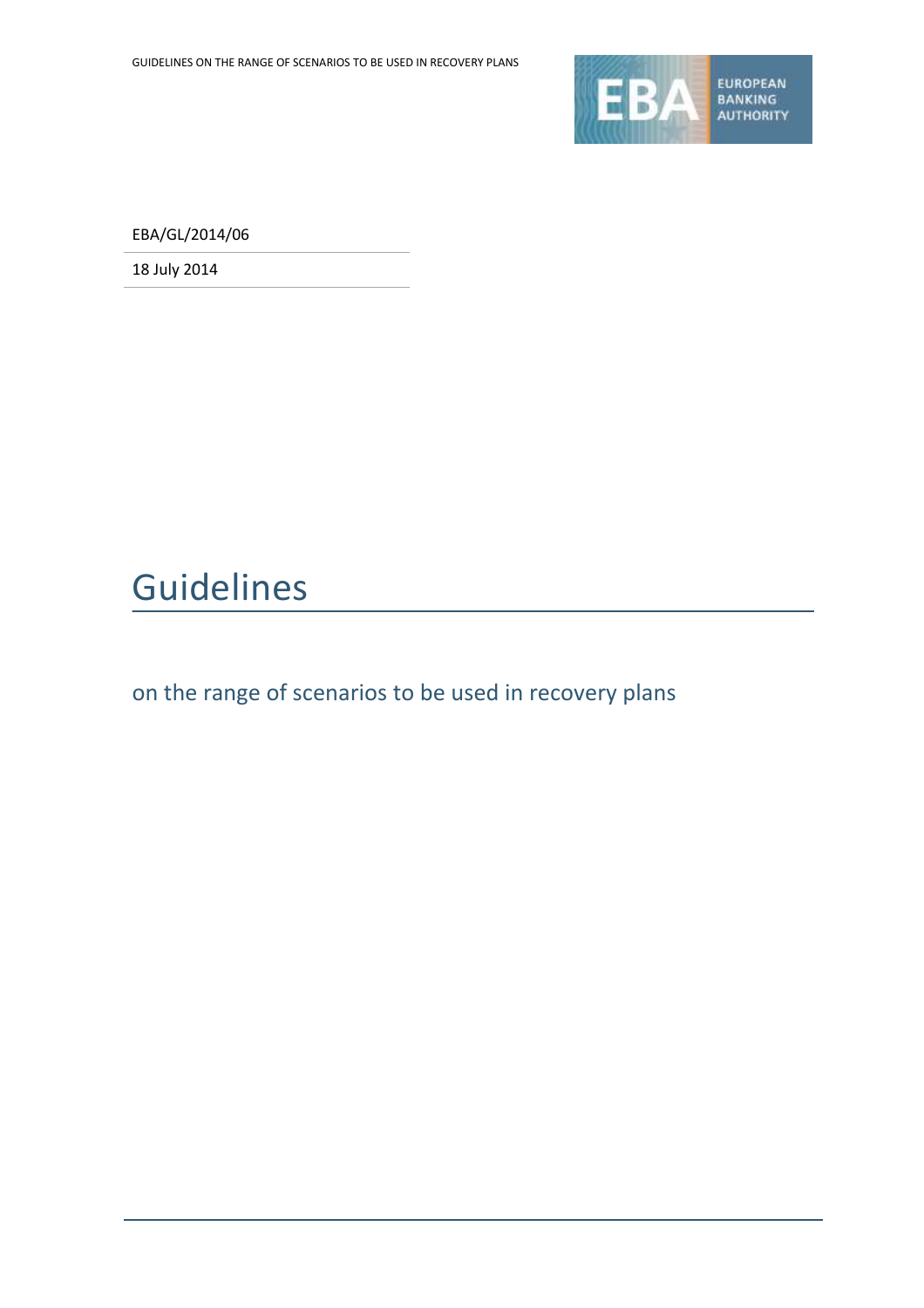

## **Contents**

| 1. Executive summary                                                 | 3  |
|----------------------------------------------------------------------|----|
| 2. Background and rationale                                          | 5  |
| 3. EBA guidelines on range of scenarios to be used in recovery plans | 7  |
| Title I – Subject matter and scope                                   | 8  |
| Title $II$ – Requirements regarding the scenarios                    | 8  |
| Title III - Final provisions and implementation                      | 10 |
| 4. Accompanying documents                                            | 12 |
| Cost-benefit analysis / impact assessment<br>4.1                     | 12 |
| Views of the Banking Stakeholder Group (BSG)<br>4.2                  | 14 |
| 4.3<br>Feedback on public consultation                               | 15 |
| Summary of responses to the consultation and EBA's analysis<br>4.4   | 17 |
| 5. Confirmation of compliance with guidelines and recommendations    | 40 |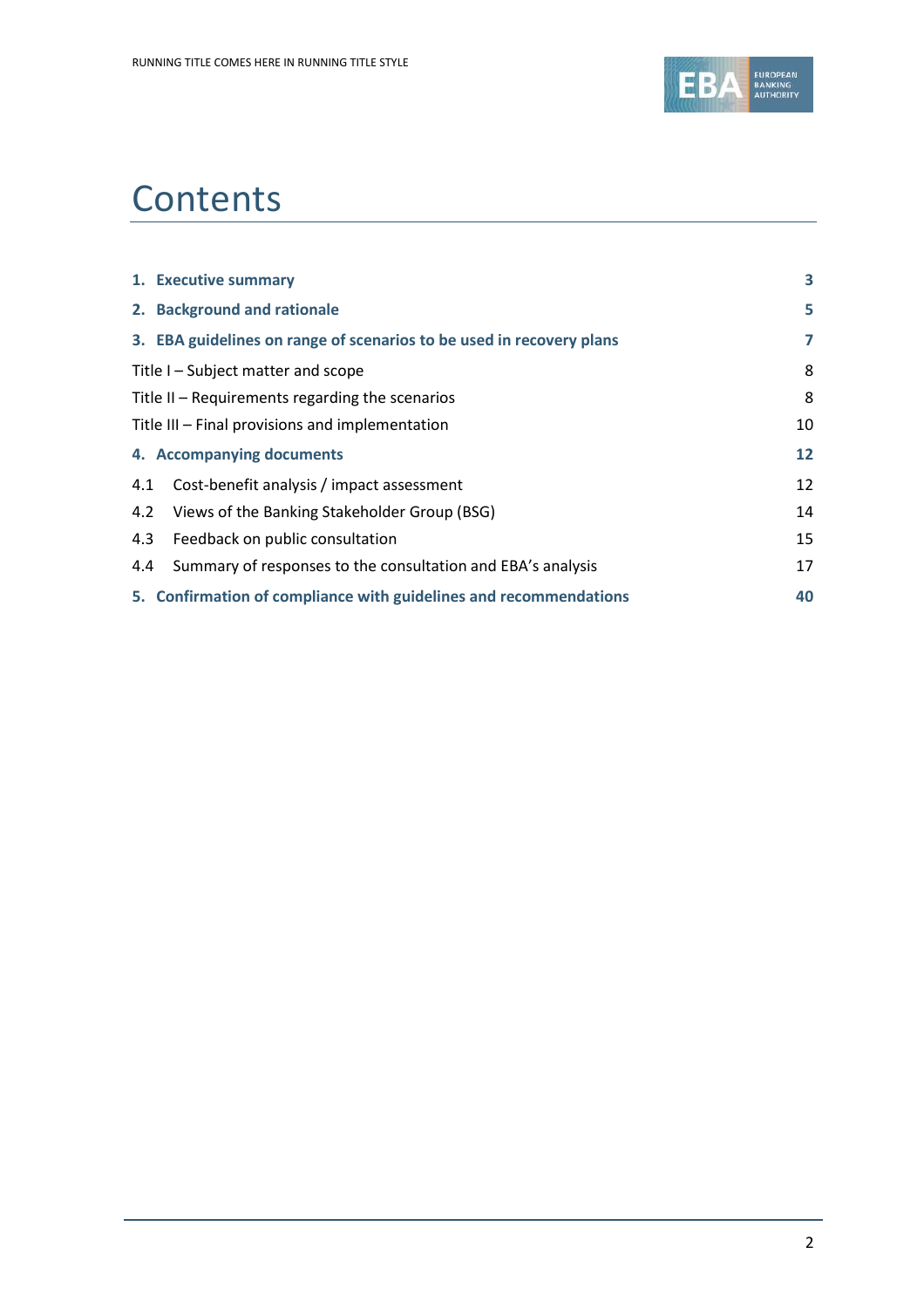

## 1. Executive summary

Directive 2014/59/EU<sup>1</sup>, establishing a framework for the recovery and resolution of credit institutions, investment firms and related entities (the Bank Recovery and Resolution Directive, or BRRD) specifies a Union-wide framework for crisis prevention, management and resolution of these entities.

These guidelines have been developed by the EBA, in close cooperation with the European Systemic Risk Board (ESRB), pursuant to Article 5(7) of the BRRD, and specify the range of scenarios of severe macroeconomic and financial distress which should be considered by institutions to test the effectiveness of recovery options and the adequacy of the indicators contained in their recovery plans.

The objective of a recovery plan is not to forecast the factors that could prompt a crisis, but rather to identify the actions that might be available to counter those factors and to assess whether they are robust enough and their nature is sufficiently varied to cope with a wide range of shocks of different natures. For this purpose, the scenarios of severe macroeconomic and financial distress should be designed in a way that they would threaten the failure of an institution or group if recovery measures were not implemented in a timely manner. However, given that the aim of a recovery plan is to prove the capacity to restore the viability of an institution, these scenarios should be designed as 'near-default' situations; i.e. they should bring an institution close to failure but no further. This element should be taken into consideration for example when considering using reverse stress testing to identify the most appropriate scenarios.

The guidelines stipulate that at least three scenarios of severe macroeconomic and financial distress should be included to ensure coverage of a system-wide event, an idiosyncratic event and a combination of system-wide and idiosyncratic events. In line with the principle of proportionality, global systemically important institutions (G-SIIs) and other systemically important institutions (O-SIIs) identified pursuant to Article 131 of the CRD should include at least four scenarios.

The guidelines recognise that the risks that each institution faces vary significantly according to its business and funding model, its activities and structure, its size or its interconnectedness to other institutions or to the financial system in general. Moving from this premise, to ensure that recovery plans are tested against the main types of system-wide and idiosyncratic events, the guidelines identify the specific factors and events that should be taken into account in determining the appropriate scenarios. These factors have been selected as those that most typically threaten the failure of institutions or groups. However, the overriding principle remains

1

 $^1$  Directive 2014/59/EU of the European Parliament and of the Council of 15 May 2014 establishing a framework for the recovery and resolution of credit institutions and investment firms and amending Council Directive 82/891/EEC, and Directives 2001/24/EC, 2002/47/EC, 2004/25/EC, 2005/56/EC, 2007/36/EC, 2011/35/EU, 2012/30/EU and 2013/36/EU, and Regulations (EU) No 1093/2010 and (EU) No 648/2012, (OJ L 173, 12.6.2014, p.190).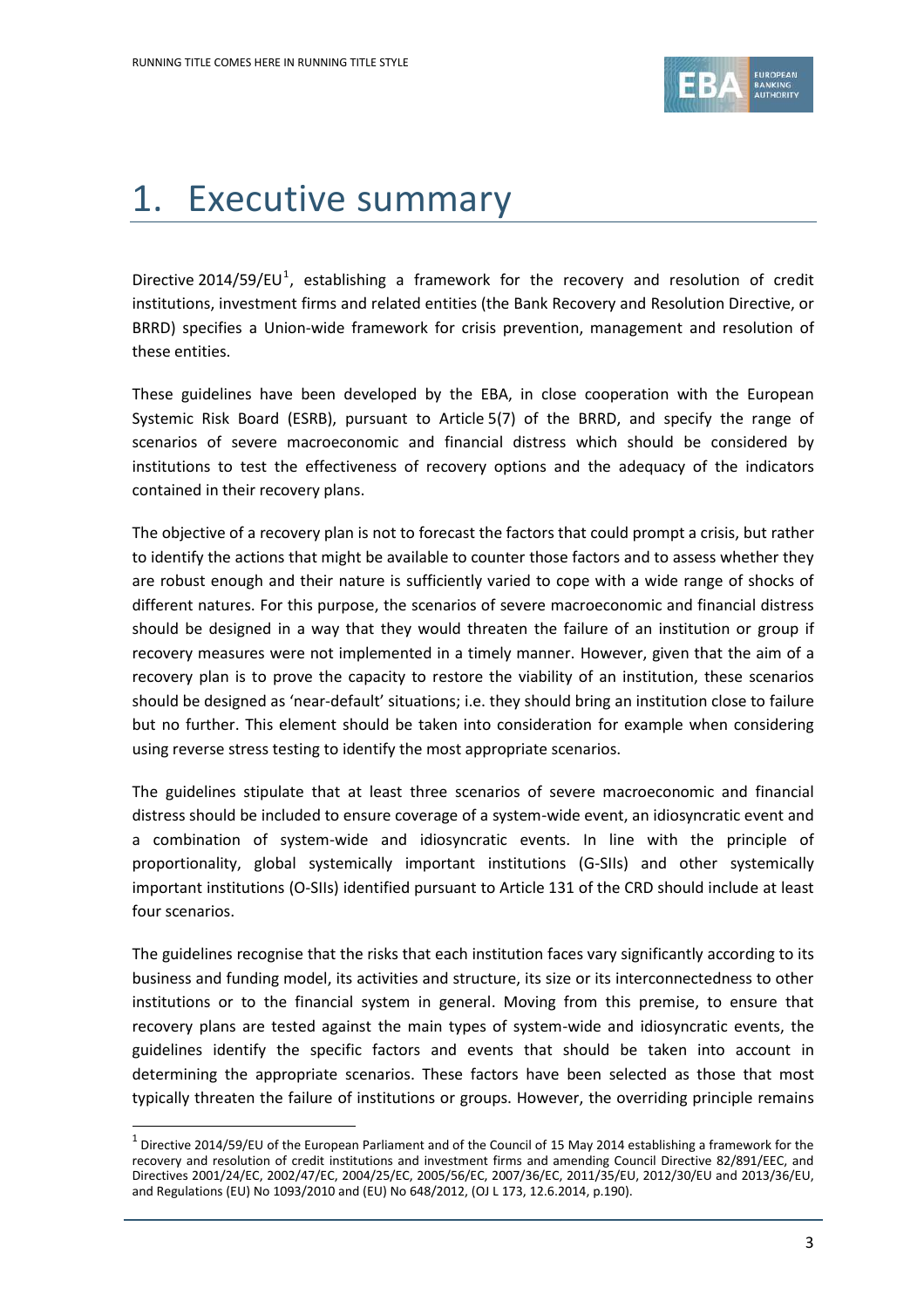

that the scenarios should be based on the events and factors that are the most relevant to the institution or group. Hence, different events should be used where those are more relevant. On this basis and in line with the provisions of the BRRD on the assessment of recovery plans and the related technical standards pursuant to Article 6(8), competent authorities will assess the adequacy of the scenarios chosen by the banks.

The EBA launched a public consultation on 20 May 2013 (EBA/CP/2013/09) on the guidelines. The decision behind this early consultation stage was to allow phasing of the delivery of the large number of technical standards/guidelines that the EBA is required to produce as mandated by the BRRD. By the time the consultation was launched, the EBA was mandated to develop technical standards for the range of scenarios to be used by firms to test their recovery plans. Following the change of the mandate, the draft technical standards have been transposed to fit the structure of the guidelines, whilst also taking into account the feedback received from respondents during the consultation period.

The comments received from stakeholders have been considered. Comments, the EBA's analysis and any consequent changes to the guidelines are reported in the feedback table at the end of this paper.

The guidelines are structured into three titles. The first title establishes the subject matter and scope of the guidelines. Title 2 provides design principles for the range of scenarios and the range of scenarios to be considered. Finally, Title 3 determines when the guidelines take effect.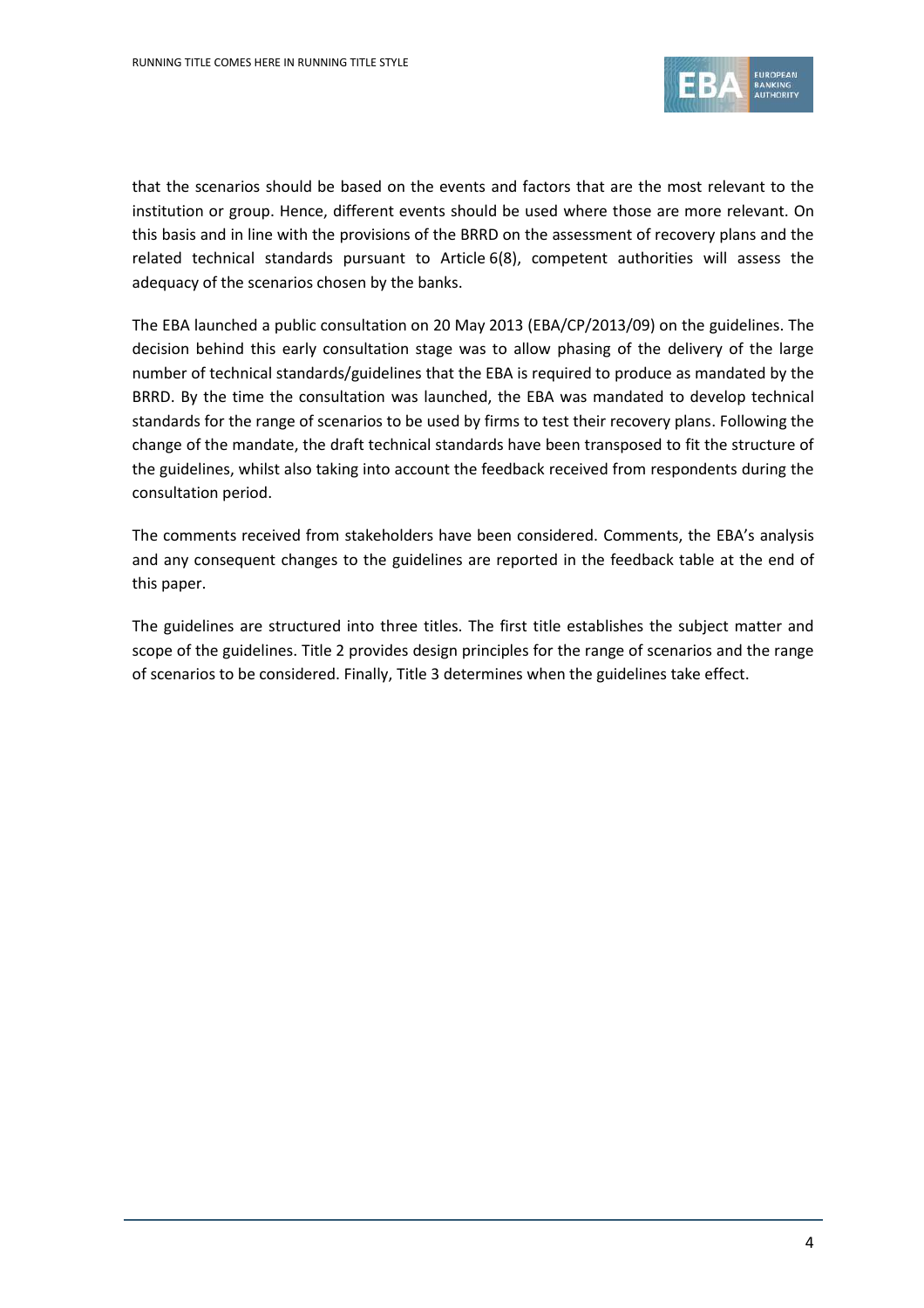

## 2. Background and rationale

At the international level, any initiatives on recovery and resolution planning are carried out under the auspices of the Financial Stability Board (FSB), which in its Key Attributes of Effective Resolution Regimes for Financial Institutions<sup>2</sup> identifies the essential elements of recovery and resolution plans, and recommends recovery and resolution plans to be in place at least for any financial institution that could be systemically significant or critical if it fails.

At the EU level, co-legislators have adopted Directive 2014/59/EU (the BRRD), establishing a recovery and resolution framework in the European Union. The EBA has developed these guidelines in accordance with the mandate contained in Article 5(7) of the BRRD, which mandates the EBA to develop guidelines to specify the range of scenarios of severe macroeconomic and financial distress to be used to assess the arrangements that institutions have in place and the measures that would be adopted to maintain or restore the institutions' viability in a timely manner.

#### Rationale and regulatory approach followed in the GL

The BRRD stipulates in Article 5(6) that the competent authorities should ensure that firms test their recovery plans against a range of scenarios of severe macroeconomic and financial distress, varying in their severity, including system-wide events, legal entity-specific stress and group-wide stress, while Article 7(6) requires group recovery plans to include a range of recovery options specifying actions to address those scenarios. At the same time Article 5(7) of the BRRD mandates the EBA to develop, in close cooperation with the ESRB, guidelines specifying the range of scenarios to be used for the purposes of Article 5(6).

Following this mandate, these guidelines are prepared taking into account the FSB Key Attributes of Effective Resolution Regimes for Financial Institutions, the FSB Guidance on Recovery Triggers and Stress Scenarios, and current supervisory practices. The guidelines cover the key elements and essential issues that should be addressed by institutions when developing severe macroeconomic and financial distress scenarios against which the recovery plan will be tested.

Drafting a recovery plan is incumbent upon institutions or groups and is to be undertaken prior to a crisis in order to assess the potential options that an institution or a group could itself implement to restore financial strength and viability should the institution or group come under severe stress. Recovery plans must be based on the assumption that extraordinary public financial support would not be provided. Financial institutions are responsible for drafting and owning their own plans, but they will be assessed by the relevant competent authority or authorities.

1

 $<sup>2</sup>$  Key Attributes of Effective Resolution Regimes for Financial Institutions, FSB, 10.2011.</sup>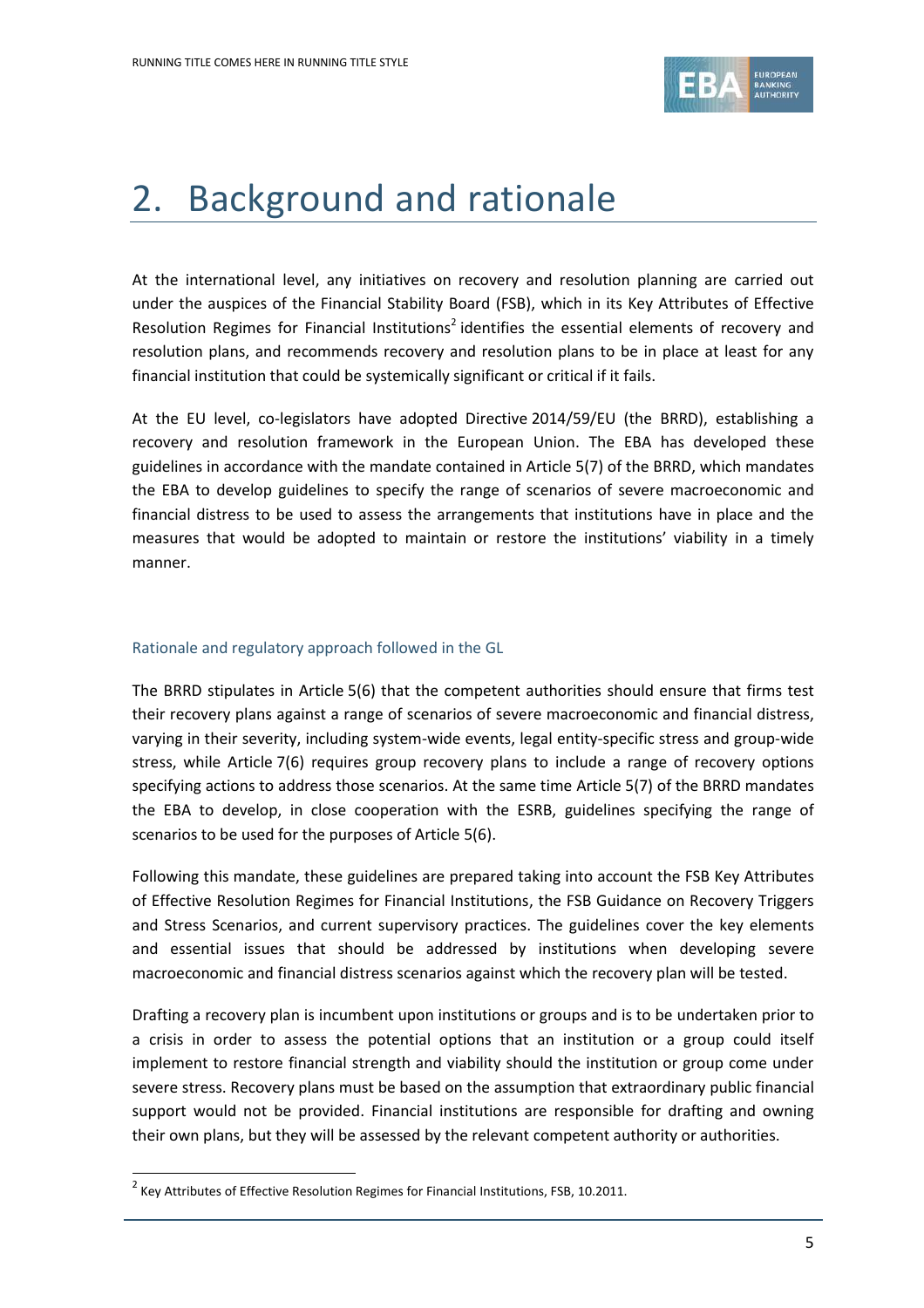

The objective of preparing severe macroeconomic and financial distress scenarios is to define a set of hypothetical and forward-looking events against which the impact and feasibility of the recovery plan will be tested. The objective of the recovery plan is not to forecast the factors that could prompt a crisis, but rather to identify the options that might be available to counter those factors and to assess whether they are sufficiently robust and if their nature is sufficiently varied to cope with a wide range of shocks of different natures. Institutions or groups should use an appropriate number of system-wide financial distress scenarios and idiosyncratic financial distress scenarios to test their recovery planning. Severe macroeconomic and financial distress scenarios used for recovery planning should be designed so that they would threaten the failure of the institution or group concerned if the institution or group did not implement recovery measures in a timely manner.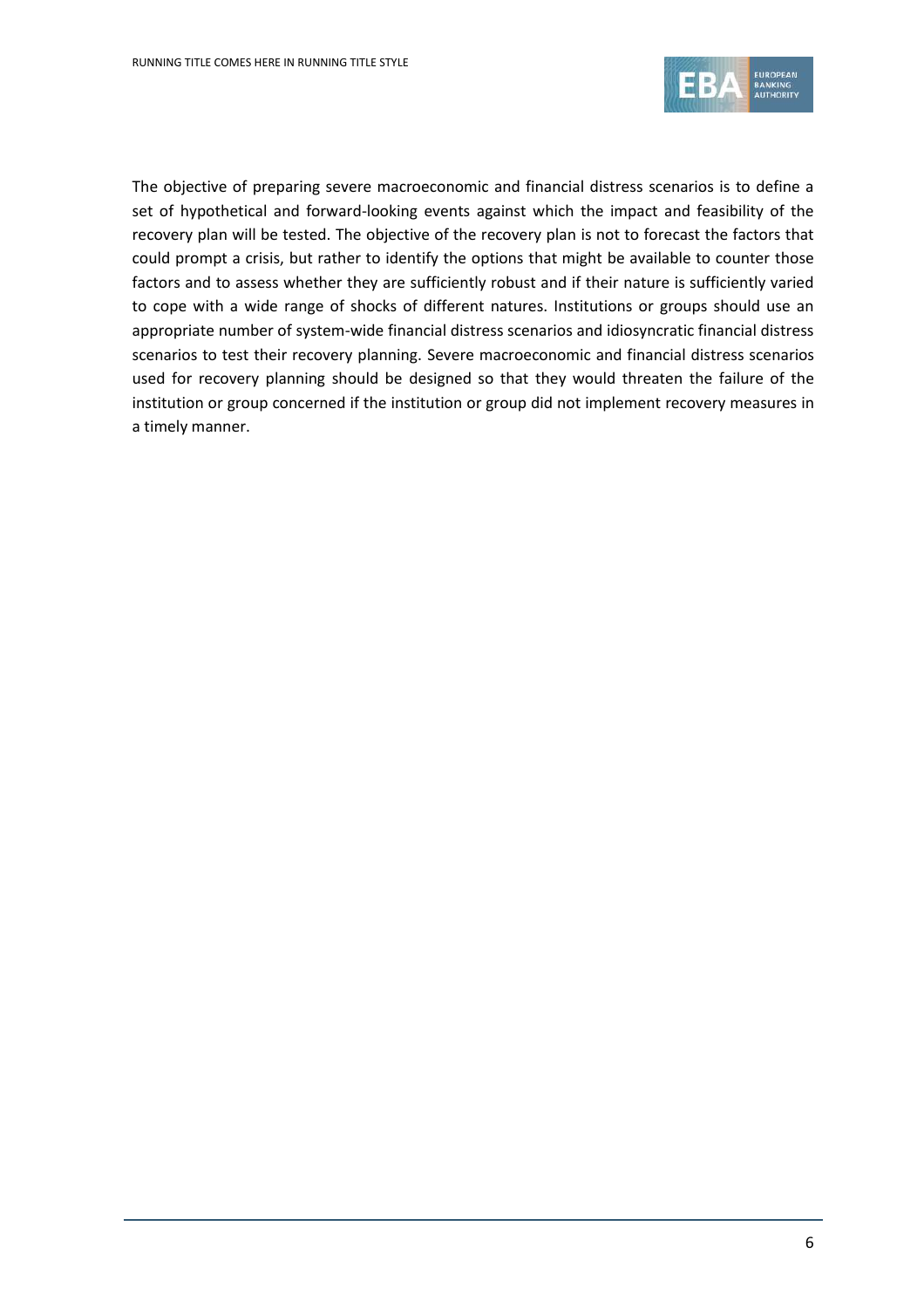

## 3. EBA guidelines on the range of scenarios to be used in recovery plans

## Status of guidelines

- 1. This document contains guidelines issued pursuant to Article 16 of Regulation (EU) No 1093/2010 of the European Parliament and of the Council of 24 November 2010 establishing a European Supervisory Authority (European Banking Authority), amending Decision No 716/2009/EC and repealing Commission Decision 2009/78/EC ('*the EBA Regulation'*). In accordance with Article 16(3) of the EBA Regulation, the competent authorities and financial institutions must make every effort to comply with the guidelines.
- 2. The guidelines specify the EBA's view on appropriate supervisory practices within the European System of Financial Supervision or on how Union law should be applied in a particular area. The EBA therefore expects all competent authorities and financial institutions to whom the guidelines are addressed to comply with them. The competent authorities to whom the guidelines apply should comply by incorporating them into their supervisory practices as appropriate (e.g. by amending their legal frameworks or their supervisory processes), including cases where the guidelines are directed primarily at institutions.

### Reporting requirements

- 3. In accordance with Article 16(3) of the EBA Regulation, the competent authorities must notify the EBA as to whether they comply or intend to comply with these guidelines, or otherwise with reasons for non-compliance, by 18.09.2014. In the absence of any notification by this deadline, the competent authorities will be considered by the EBA to be noncompliant. Notifications should be sent by submitting the form provided in Section 5 to [compliance@eba.europa.eu](mailto:compliance@eba.europa.eu) with the reference 'EBA/GL/2014/06'. Notifications should be submitted by persons with the appropriate authority to report compliance on behalf of their competent authorities.
- 4. Notifications will be published on the EBA website in line with Article 16(3).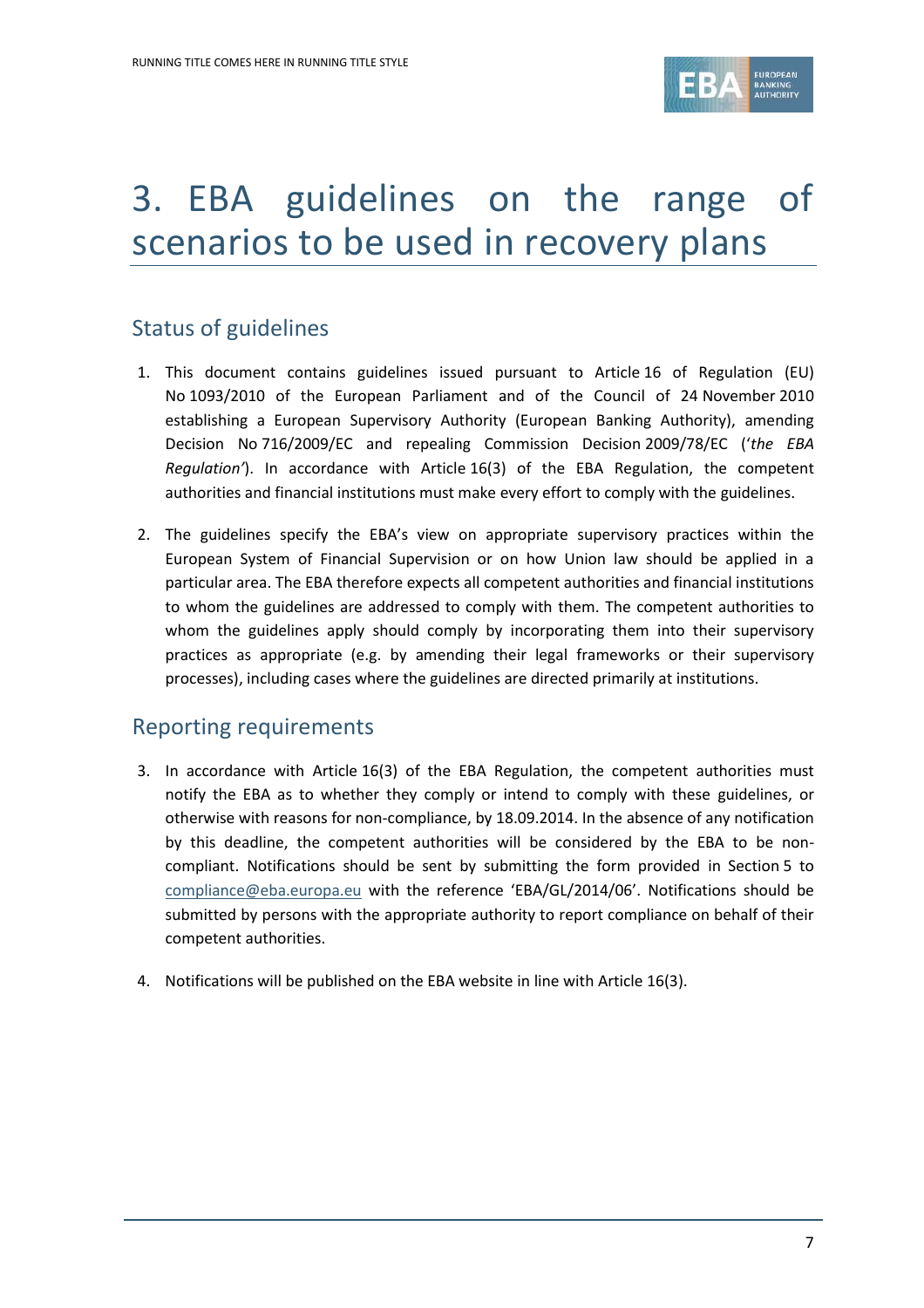

### Title I – Subject matter and scope

- 5. These guidelines specify the range of scenarios of severe macroeconomic and financial distress to be used for Article 5(6) and Article 7(6) of Directive 2014/59/EU<sup>3</sup>.
- 6. The objective of preparing the range of scenarios is to define a range of hypothetical events against which the effectiveness of recovery options and the adequacy of indicators contained in the recovery plan shall be tested.
- 7. These guidelines are subject to determinations made regarding the extent to which details of recovery plans apply in accordance with Article 4 of Directive 2014/59/EU.

## Title II – Requirements regarding scenarios

#### Design principles for the range of scenarios

- 8. The range of scenarios should include at least three scenarios to ensure coverage of a systemwide event, an idiosyncratic event and a combination of system-wide and idiosyncratic events.
- 9. Each scenario should be designed to meet each of the following requirements:
	- a. the scenario should be based on events that are most relevant to the institution or group concerned, taking into account, among other relevant factors, its business and funding model, its activities and structure, its size or its interconnectedness to other institutions or to the financial system in general, and, in particular, any identified vulnerabilities or weaknesses of the institution or group;
	- b. the events foreseen in the scenario would threaten to cause the failure of the institution or group, unless recovery measures were implemented in a timely manner; and
	- c. the scenario should be based on events that are exceptional but plausible.
- 10. Each scenario should include, where relevant, an assessment of the impact of the events on at least each of the following aspects of the institution or group:
	- a. available capital;

1

 $3$  Directive 2014/59/EU of the European Parliament and of the Council of 15 May 2014 establishing a framework for the recovery and resolution of credit institutions and investment firms and amending Council Directive 82/891/EEC, and Directives 2001/24/EC, 2002/47/EC, 2004/25/EC, 2005/56/EC, 2007/36/EC, 2011/35/EU, 2012/30/EU and 2013/36/EU, and Regulations (EU) No 1093/2010 and (EU) No 648/2012, (OJ L 173, 12.6.2014, p.190).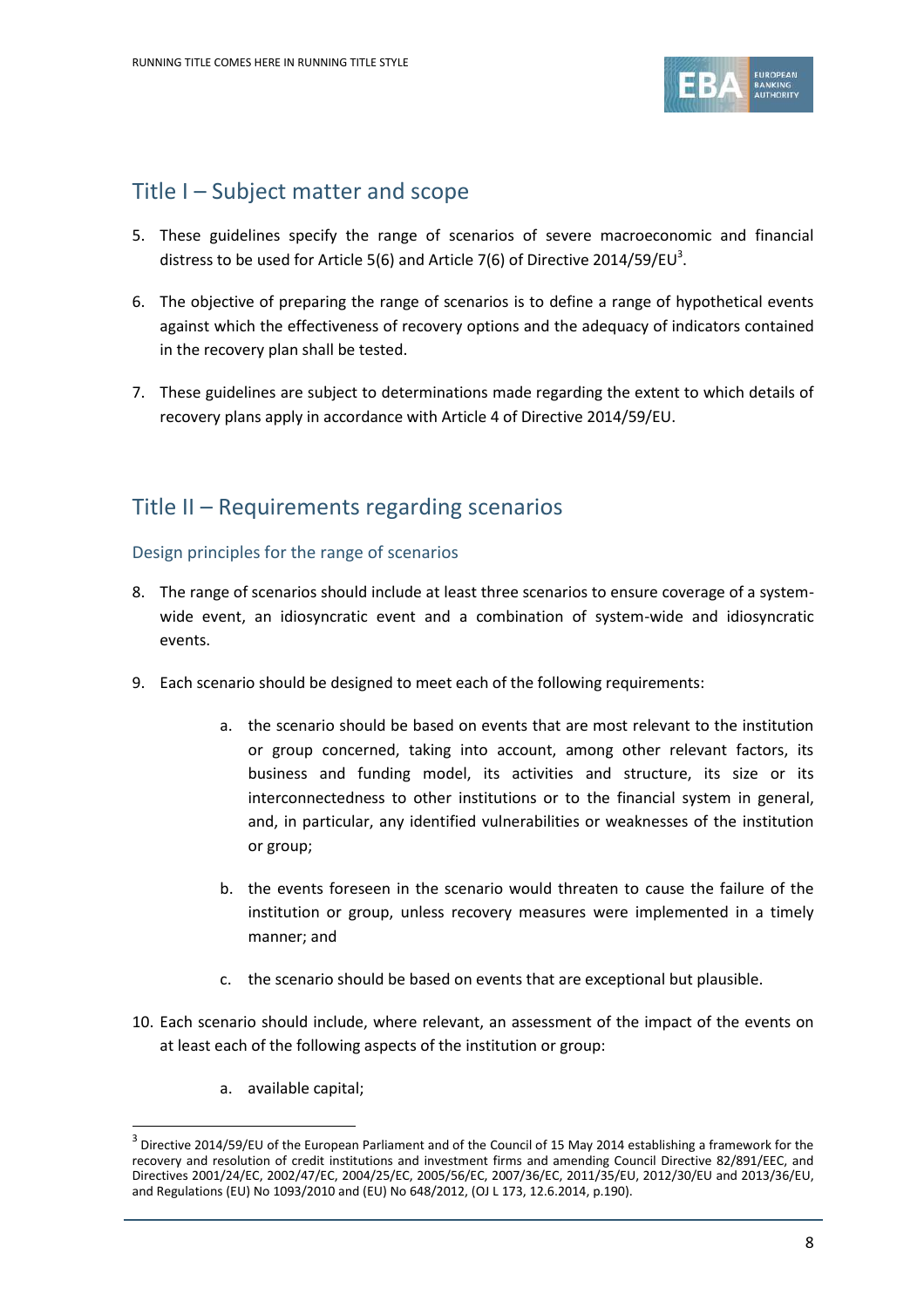

- b. available liquidity;
- c. risk profile;
- d. profitability;
- e. operations, including payment and settlement operations;
- f. reputation.
- 11. Reverse stress testing should be considered as a starting point for developing scenarios that should be only 'near-default'; i.e. they would lead to an institution's or a group's business model becoming non-viable unless the recovery actions were successfully implemented.

#### Range of scenarios of financial distress

- 12. Taking into account the principle of proportionality, the number of scenarios should be commensurate, in particular, with the nature of the business of the institution or group, its size, its interconnectedness to other institutions and to the financial system in general and its funding models.
- 13. At least one scenario should be included for each of the following types of events:
	- a. a 'system-wide event', which means an event that risks having serious negative consequences for the financial system or the real economy;
	- b. an 'idiosyncratic event', which means an event that risks having serious negative consequences for a single institution, a single group or an institution within a group; and
	- c. a combination of system-wide and idiosyncratic events which occur simultaneously and interactively.
- 14. Global systemically important institutions (G-SIIs) and other systemically important institutions (O-SIIs) identified pursuant to Article 131 of the CRD<sup>4</sup> should include at least more than three scenarios.
- 15. The range of scenarios should include both slow-moving and fast-moving adverse events.
- 16. Both the system-wide and idiosyncratic events should relate to events that are the most relevant to the institution or group as described in paragraph 9(a). The scenarios should

 4 Directive 2013/36/EU of the European Parliament and of the Council of 26 June 2013 on access to the activity of credit institutions and the prudential supervision of credit institutions and investment firms, amending Directive 2002/87/EC and repealing Directives 2006/48/EC and 2006/49/EC (OJ L 176, 27.6.2013, p.338).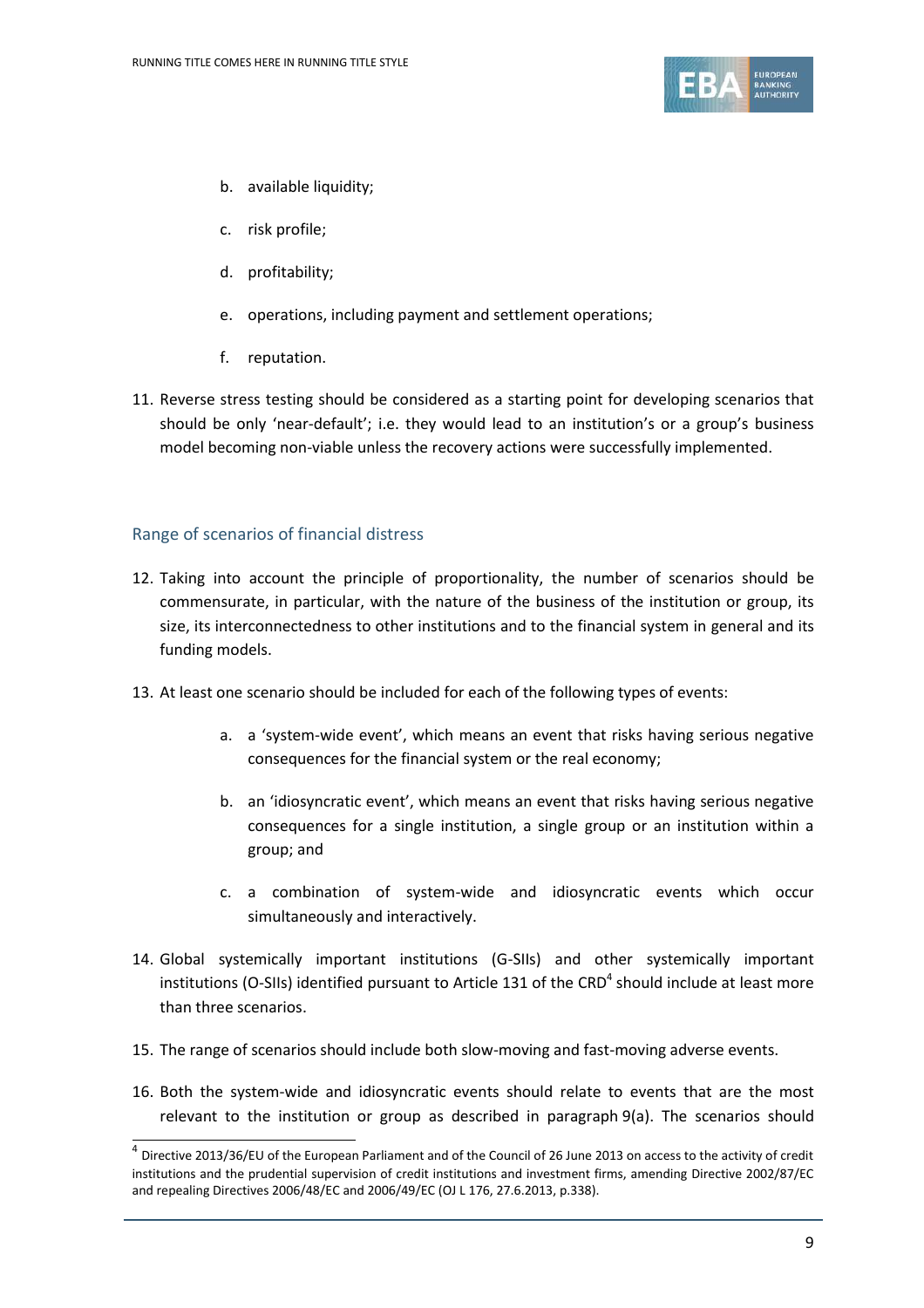

therefore be based on different events to those specified in paragraphs 17 and 18 where the latter are less relevant for the institution or group as indicated in paragraph 9(a).

#### System-wide events

- 17. In designing scenarios based on system-wide events the relevance of at least the following system-wide events should be taken into account:
	- a. the failure of significant counterparties affecting financial stability;
	- b. a decrease in liquidity available in the interbank lending market;
	- c. increased country risk and generalised capital outflow from a significant country of operation of the institution or the group;
	- d. adverse movements in the price of assets in one or several markets;
	- e. a macroeconomic downturn.

#### Idiosyncratic events

- 18. In designing scenarios based on idiosyncratic events the relevance of at least the following idiosyncratic events should be taken into account:
	- a. the failure of significant counterparties;
	- b. damage to the institution's or group's reputation;
	- c. a severe outflow of liquidity;
	- d. adverse movements in the prices of assets to which the institution or group is predominantly exposed;
	- e. severe credit losses;
	- f. a severe operational risk loss.

### Title III – Final provisions and implementation

19. The competent authorities and institutions should comply with these guidelines by the earlier of the following dates: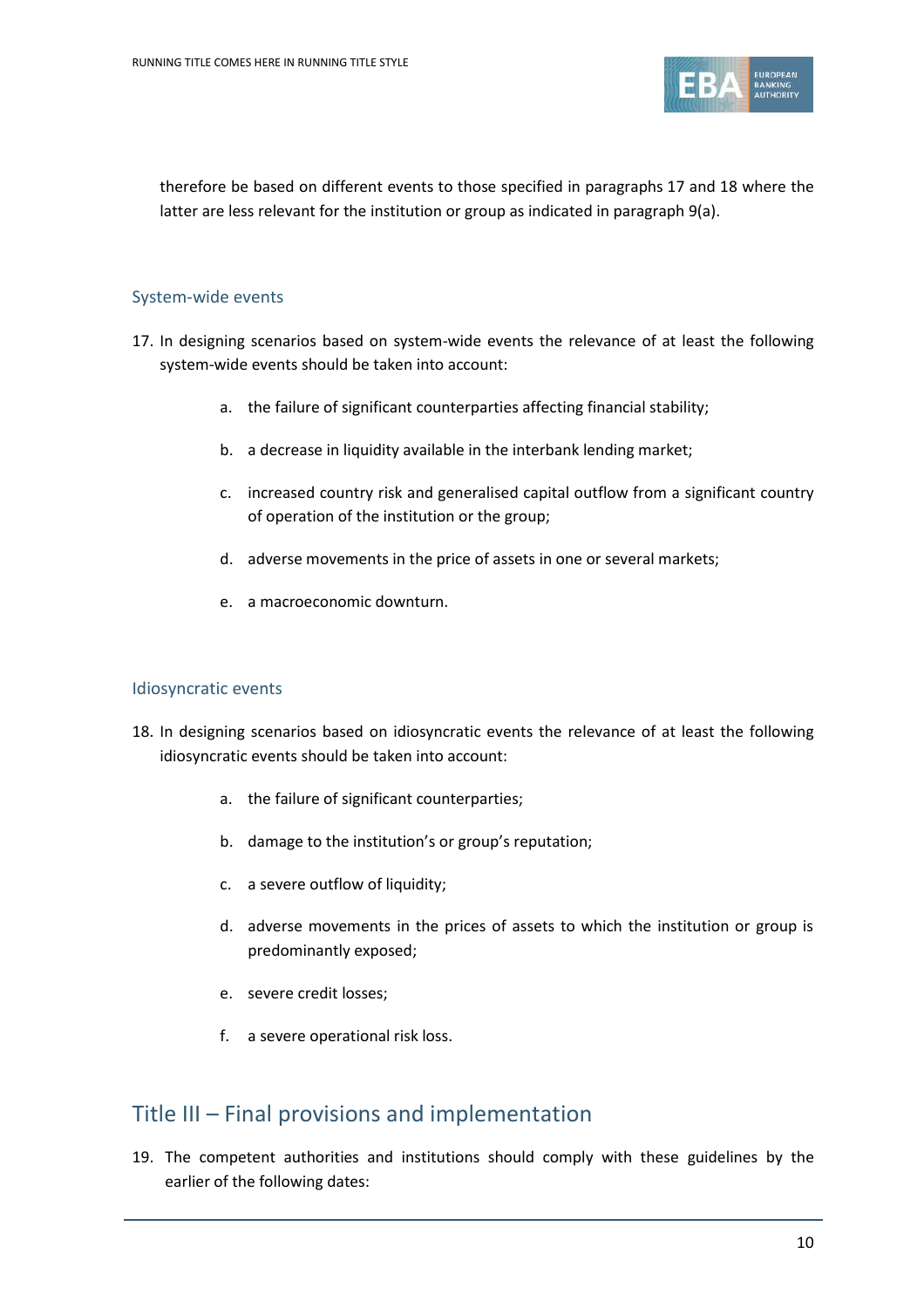

- a. 1 January 2015;
- b. the date on which the Member State of the relevant competent authority applies provisions which implement Article 5(6) and Article 7(6) of Directive 2014/59/EU.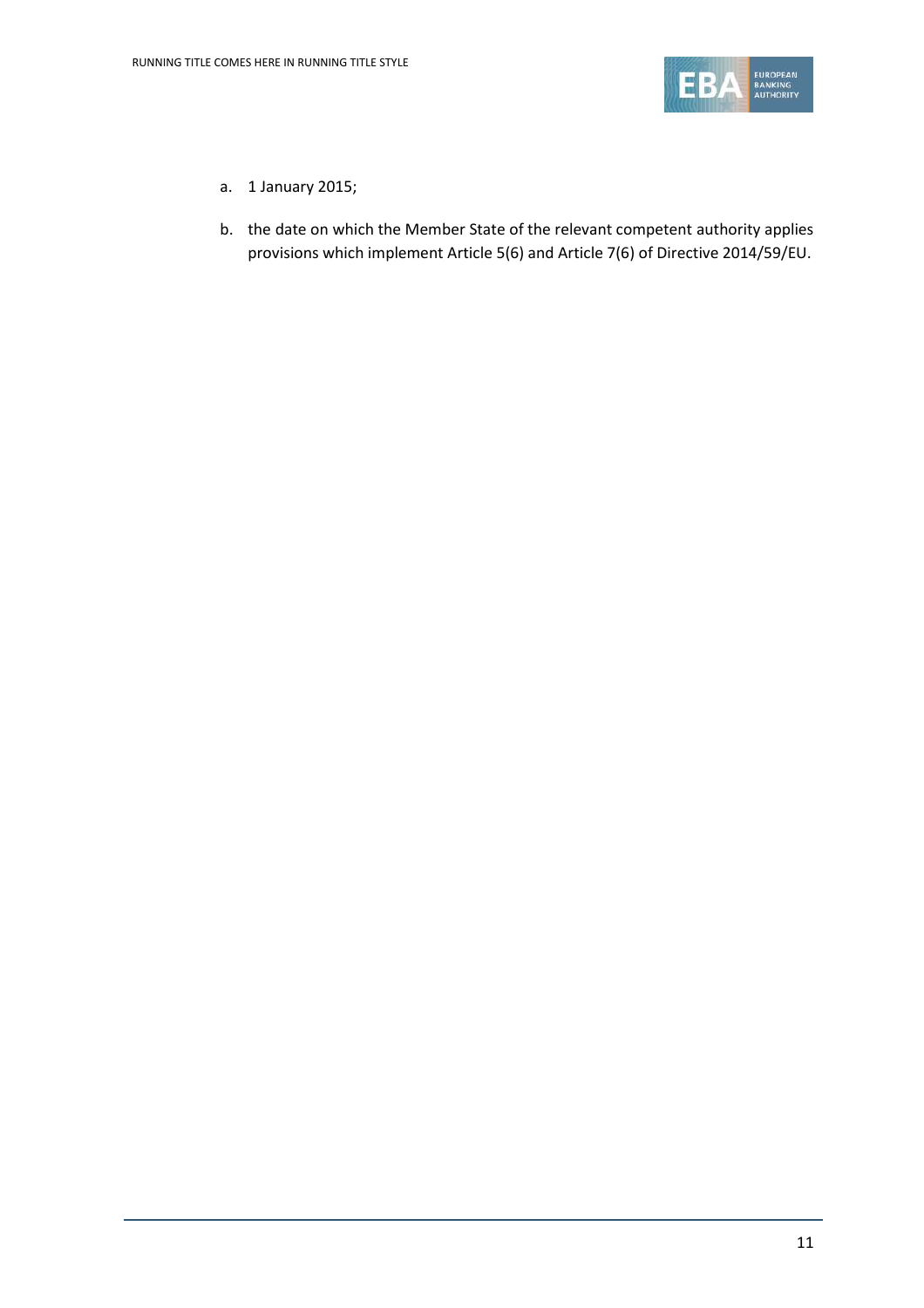

## 4. Accompanying documents

### 4.1 Cost-benefit analysis / impact assessment

#### Introduction

- 20. This chapter outlines the assessment of the impact of the guidelines concerning the scenarios to be used to test recovery plans. Article 16(2) of the EBA Regulation requires that guidelines be accompanied, where appropriate, by an analysis of the related potential costs and benefits, producing an impact assessment.
- 21. This chapter outlines the main expected impacts of the proposed provisions and provides a summary of the nature and expected magnitude of costs and benefits arising from the requirements.

#### Problem definition

#### *Issues addressed by the Commission's proposal for an EU framework for bank recovery and resolution*

- 22. As documented in the Commission's impact assessment of the BRRD, during the financial crisis, many institutions or groups did not have plans in place to achieve recovery in various situations of financial distress. Institutions or groups were therefore insufficiently prepared to adopt and implement appropriate measures to promptly address issues such as severe liquidity shortages and capital depletion.
- 23. The Commission proposed that credit institutions and investment firms prepare recovery plans in which they specify the arrangements they have in place or the measures that they themselves would adopt to take early action to restore their long-term viability in the event of a material deterioration of their financial situation in situations of financial stress. Institutions or groups would be required by supervisors to test their recovery plans against a range of scenarios of severe macroeconomic and financial distress, varying in their severity, including system-wide events, legal entity-specific stress and group-wide stress.

#### *Issues addressed by the guidelines and objectives*

24. The BRRD mandates the EBA, in close cooperation with the ESRB, to develop guidelines specifying the range of scenarios to be used for the purposes of Article 5(6). This is to avoid national competent authorities (NCAs) making substantially divergent requirements to these severe macroeconomic and financial distress scenarios, which may create uncertainty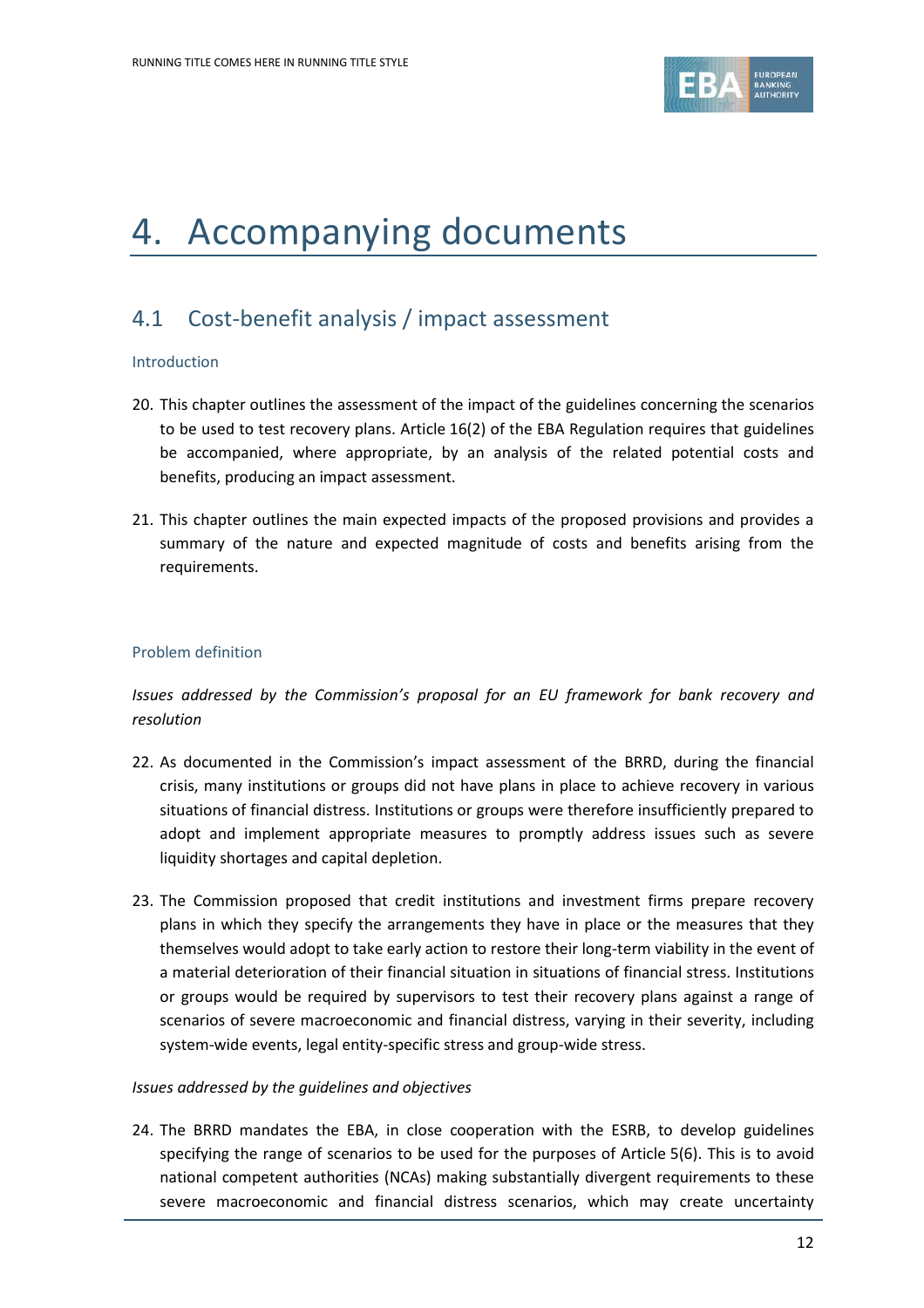

regarding the effectiveness of recovery plans to tackle problems detected early by national supervisors and to propose an appropriate set of recovery options.

25. The guidelines will contribute to fulfilling the BRRD's objectives of increasing the preparedness of institutions for crisis situations and ensuring that recovery plans are tested against similar benchmark scenarios across the single market.

#### Technical options considered

- 26. When preparing the guidelines the EBA considered whether:
	- A1 to add the requirement of producing an upside and downside case for each scenario tested, to test for possible extreme positive and negative events of the stress considered in each scenario; or
	- A2 not to require any additional test of extreme positive and negative events in addition to the stress parameters already considered in each scenarios.
- 27. The EBA decided to abstain from adding this specification and selected option A2. This decision was motivated by the fact that option A1 would create an excessive burden on institutions by unnecessarily increasing the number of scenarios against which they need to test their recovery plans. In addition, the added benefit of testing against a less severe scenario next to a severe (financial distress) scenario would be in some cases very limited: if an institution is capable of implementing recovery measures in a severe scenario, it will most likely also be able to implement these measures in a less severe scenario.
- 28. The EBA considered also whether:
	- B1 to specify a fixed type and number of scenarios to be tested; or
	- B2 to leave the type and number of scenarios to be tested to the discretion to the NCAs.
- 29. Given that the design of the appropriate scenarios depends on the specific characteristics of each institution (activity, size, interconnectedness, business and funding model, etc.), the guidelines cast on institutions the responsibility of selecting relevant scenarios and vest NCAs with the task of assessing the appropriateness of the chosen scenarios. However, at least three scenarios are required by the guidelines (one covering a system-wide event, one covering an idiosyncratic event and one covering a combination of both types of events), and in order to build these scenarios the events identified in paragraphs 12-18 of the guidelines must be duly considered by institutions/NCAs while designing/assessing the scenarios. However, considering that the quality and effectiveness of the scenarios is strictly dependent on each firm's characteristics and weaknesses, relevant scenarios can be built considering events different from those provided by paragraphs 12-18. This option must be properly justified by the institution concerned and assessed by the competent authority.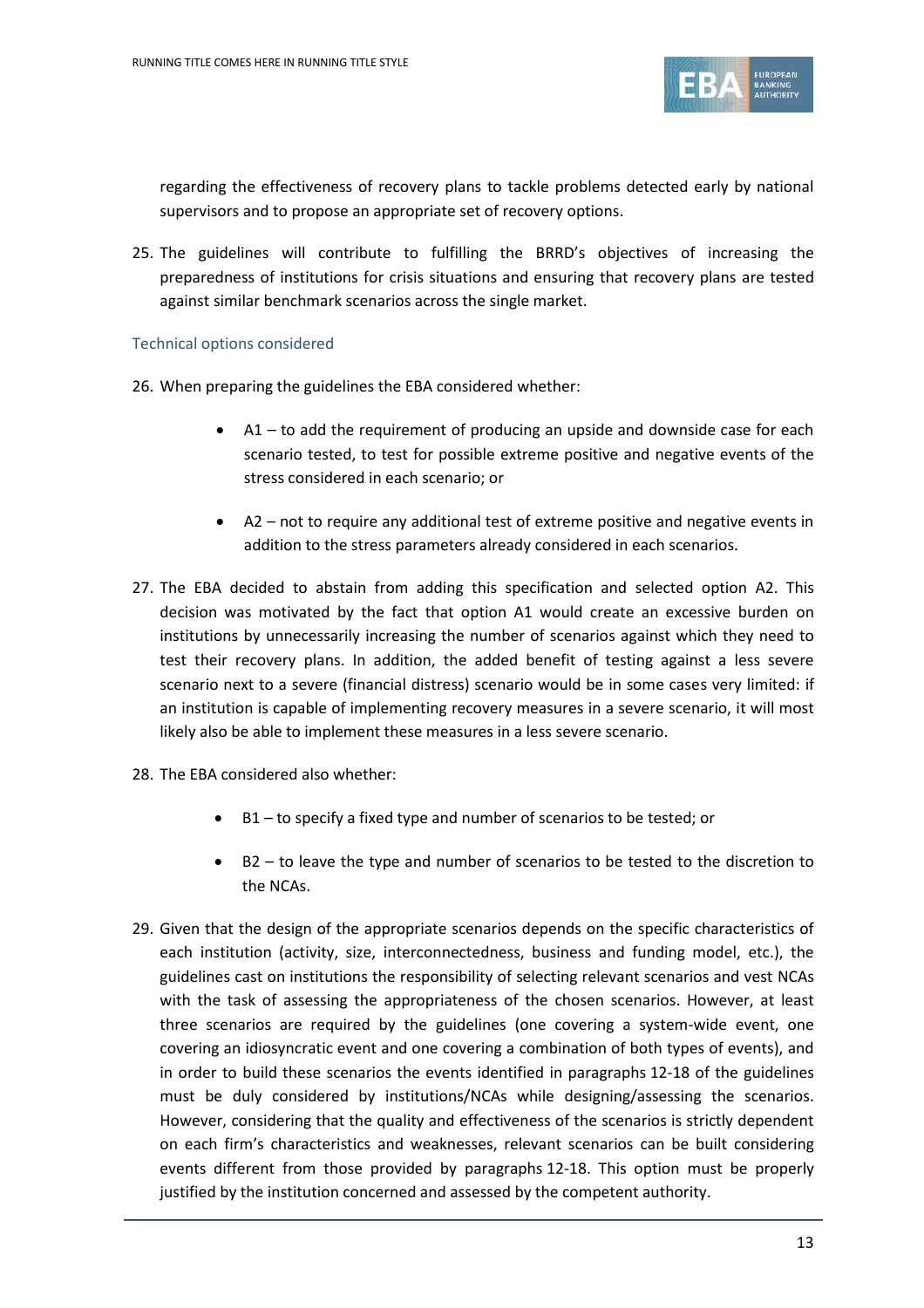

#### Impact of the proposals

#### *Costs*

30. The costs of testing recovery plans against scenarios are mainly driven by the requirements incorporated in the BRRD itself. The guidelines specify only the range of scenarios against which recovery plans have to be tested. As a result, these guidelines will generate additional compliance costs within those Member States where fewer scenarios than the number proposed by the guidelines would have been required. These costs will mainly affect institutions, which will have to test these scenarios, and, to a lesser extent, the NCAs, which will have to verify whether the scenarios have been properly designed and tested.

#### *Benefits*

31. By specifying the range of scenarios that institutions or groups should use when testing their recovery plans, these guidelines will ensure that recovery plans are effectively tested according to similar benchmarks. They will ensure the existence of common minimum standards, for the benefit of the proper functioning of the single market, on the quality of the recovery plans of institutions established in the EU.

#### *Proportionality of the proposal*

- 32. When developing the requirements proposed in these guidelines, the EBA took into account the proportionality of its proposals with regard to institutions and other stakeholders. The requirements laid down on the range of scenarios for the recovery plan will depend on many factors (for instance the nature of the businesses, their size or interconnectedness to other institutions on funding conditions or on the economy in general). In general, the greater the size, complexity and interconnectedness of an institution (or banking group), the more resources it will need to design and develop the scenarios proposed.
- 33. Furthermore, proportionality should also be addressed by how Member States are to apply Article 4 of BRRD, which allows Member States to determine the extent to which details of recovery plans are applied.

### 4.2 Views of the Banking Stakeholder Group (BSG)

34. No comments were received from the BSG.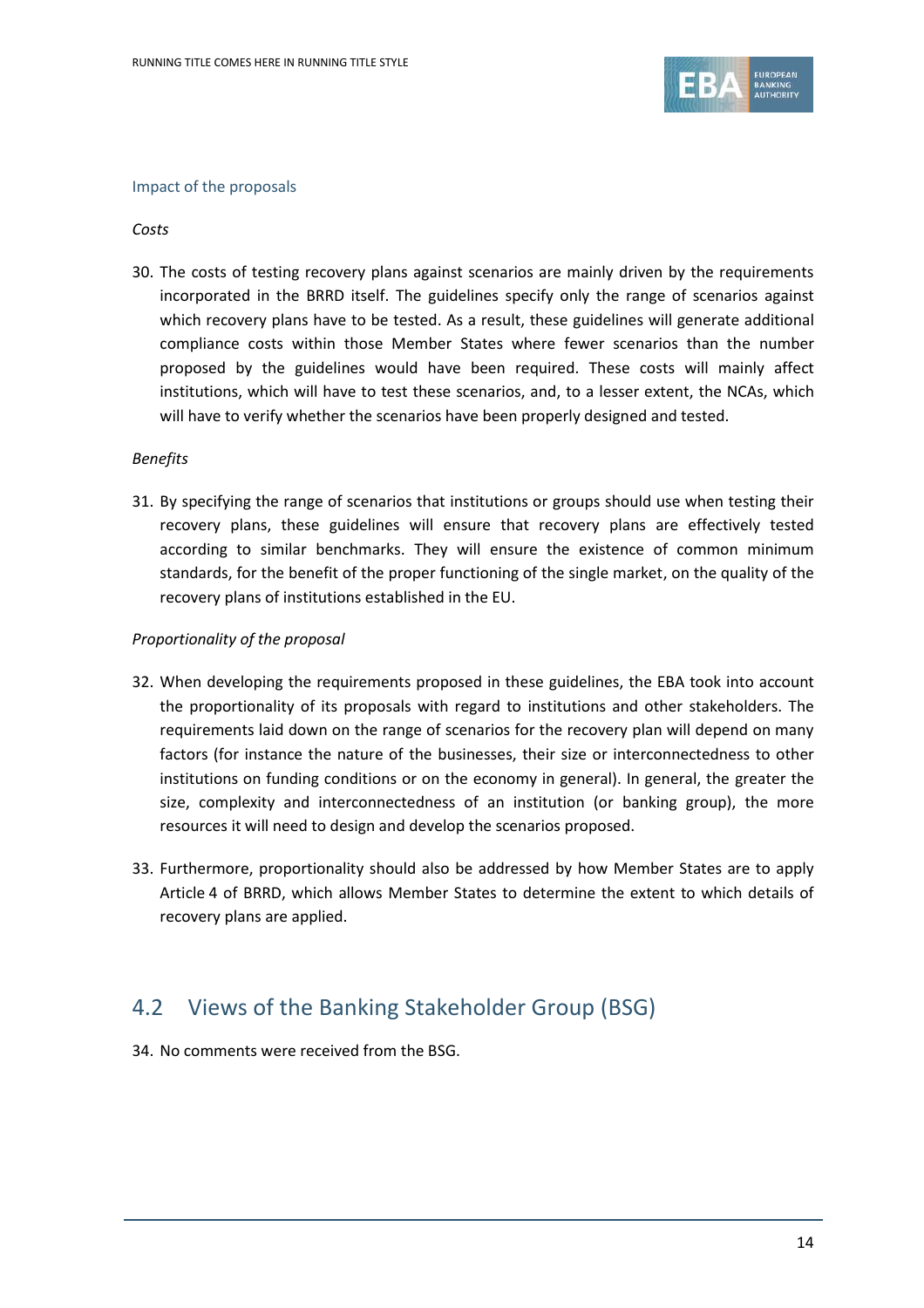

### 4.3 Feedback on public consultation

- 35. The EBA launched a public consultation on 20 May 2013 (EBA/CP/2013/09) on the GL. The decision behind such an early consultation stage was to allow the delivery of the large number of technical standards/guidelines that the EBA is required to produce as mandated by the BRRD to be phased.
- 36. The consultation period lasted for three (3) months and ended on 20 August 2013.
- 37. By the time the consultation was launched, Article 5(7) of the BRRD mandated the EBA to develop technical standards for the range of scenarios to be used by firms to test their recovery plans. The following summary and table are composed on the basis of the feedback received for the draft technical standards, although the mandate was subsequently changed to require guidelines in the legislative procedure. Following the change to the mandate, the draft technical standards were transposed to fit the structure of guidelines, whilst also taking into account the feedback received from respondents during the consultation period.

#### **Summary of key issues and the EBA's response**

In total, sixteen (16) responses were received; two (2) respondents asked for their response not to be published but the remainder were published on the EBA website.

On the whole, the respondents welcomed the proposals and the efforts to harmonise the practices with scenarios that are being used to test the recovery plans.

Many of the respondents welcomed the emphasis that scenarios should be used to test the recovery plan and to facilitate its assessment and the ability of the group to recover, rather than building recovery plans around a given set of scenarios.

Some of the respondents considered the proposals too detailed or prescriptive to fit individual institutions, advocating more flexibility. It was considered that 'over-engineered' scenarios may create a ranking or hierarchy of recovery options for each particular scenario. Furthermore, recovery plans need to be tailor-made for each institution/group and appropriately reflect its specificities.

The range of respondents' views was quite wide as far as the testing of the recovery plans on the group or individual level was concerned. Some respondents claimed that scenarios should be developed and tested at group level only, while others replied that they have already developed scenarios to test recovery plans both at individual and group level and considered these as useful.

Some respondents argued that it is important to focus only on a few scenarios that are truly relevant to the institutions. This view was endorsed in particular in those cases when the respondent was supporting testing at group level only.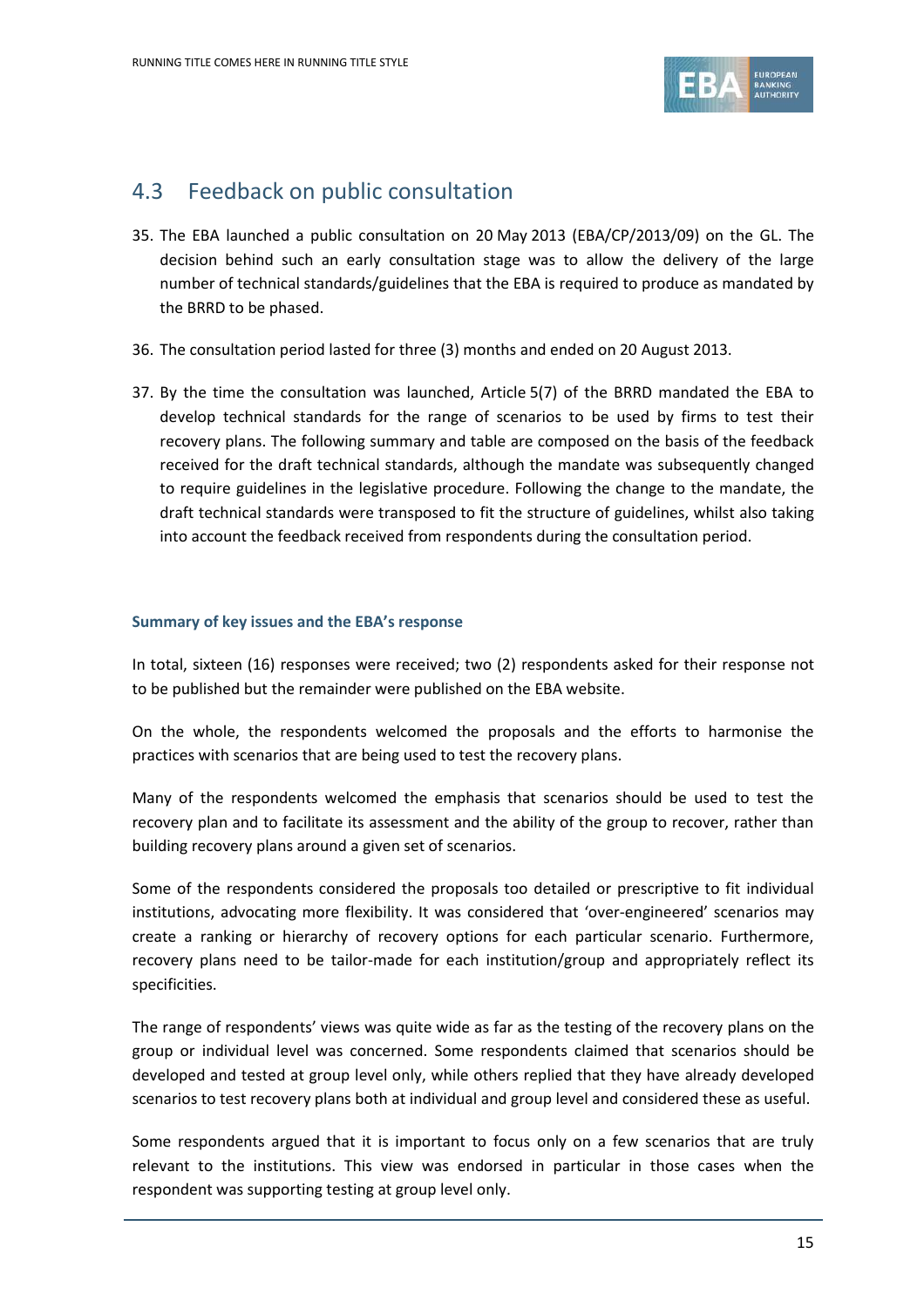

One issue that was raised in many replies related to the suggestion to adopt reverse stress testing as a tool for identifying scenarios that would threaten to cause the failure of the institution. Some respondents considered this to be a useful tool, whereas others considered the additional value of reverse stress testing of scenarios to be of minor significance.

Some respondents considered that the proposals do not cover coordination between home/host authorities, which may give rise to significant additional costs for banks resulting from the preparation of local recovery plans.

One respondent requested clarification on whether and how the 'simplified obligations' for smaller and simpler institutions are to be applied in the context of recovery plans.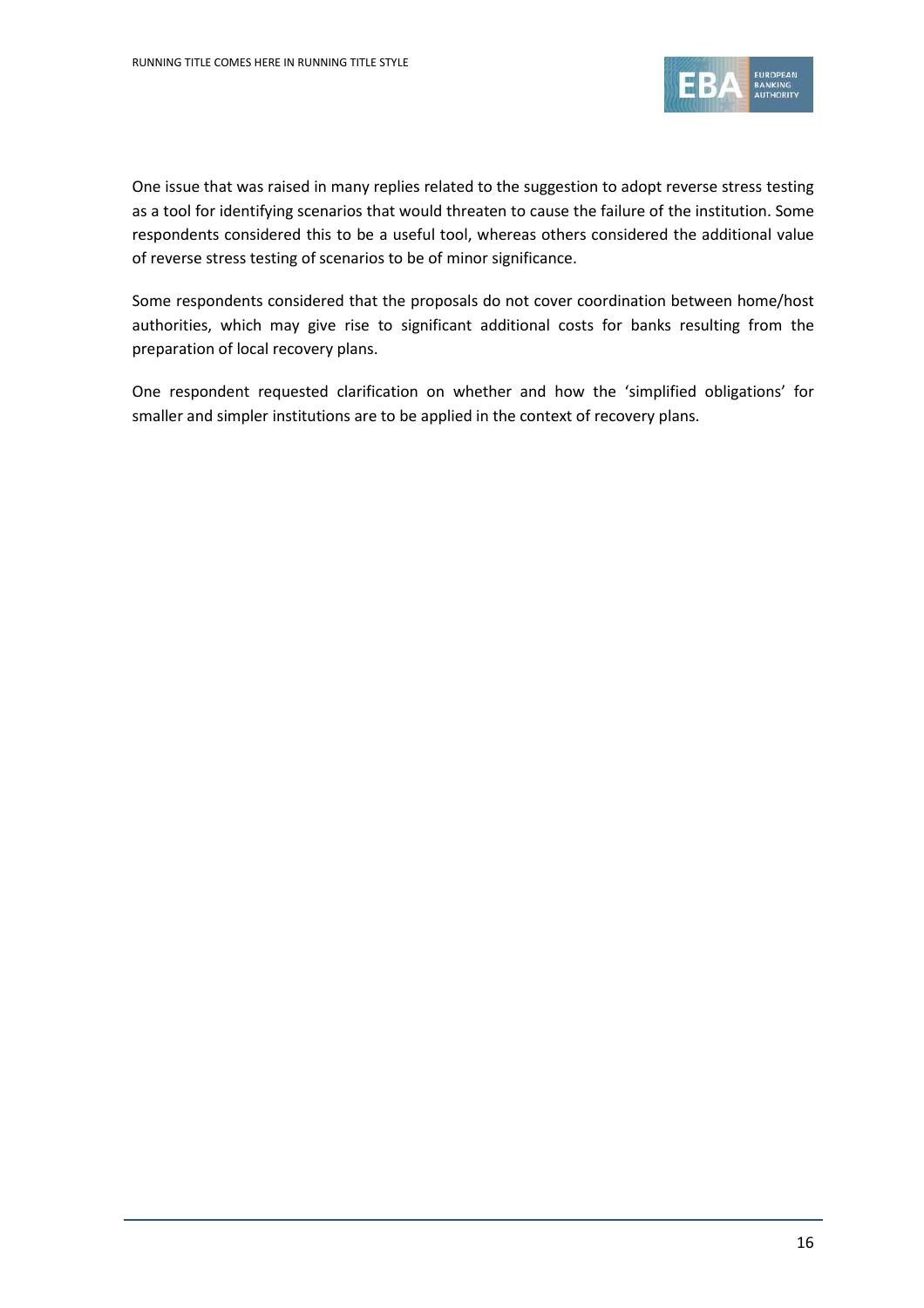

## 4.4 Summary of responses to the consultation and EBA's analysis

| <b>Comments</b>                                                      | <b>Summary of responses received</b>                                                                                                                                                                                                                                                                                                                                                                                                                                                                                         | <b>EBA analysis</b>                                                         | <b>Amendments to</b><br>the proposals |
|----------------------------------------------------------------------|------------------------------------------------------------------------------------------------------------------------------------------------------------------------------------------------------------------------------------------------------------------------------------------------------------------------------------------------------------------------------------------------------------------------------------------------------------------------------------------------------------------------------|-----------------------------------------------------------------------------|---------------------------------------|
| <b>General comments</b>                                              |                                                                                                                                                                                                                                                                                                                                                                                                                                                                                                                              |                                                                             |                                       |
| Use of scenarios to test<br>recovery plans is<br>considered positive | Many of the respondents welcomed the<br>emphasis that scenarios should be used to test<br>the recovery plan and facilitate its assessment<br>and the ability of the group to recover, rather<br>than building recovery plans around a given<br>set of scenarios.                                                                                                                                                                                                                                                             |                                                                             |                                       |
| even though level of<br>detail is still too great                    | Four<br>proposal too detailed or prescriptive to fit address such flexibility.<br>individual institutions, advocating for more<br>Over-engineered scenarios may<br>flexibility.<br>create a ranking or hierarchy of recovery<br>particular<br>options<br>for<br>each<br>scenario.<br>Furthermore, recovery plans need to be tailor-<br>institution/group<br>made<br>for<br>each<br>and<br>appropriately reflect its specificities. Scenarios<br>that are relevant for banks are likely to be<br>different to those for CSDs. | respondents considered the draft Paragraphs 12-18 of the guidelines already |                                       |
| whilst also<br>acknowledging the need                                | the<br>other<br>hand, one<br>On.<br>respondent<br>acknowledged that the regulatory framework<br>has to be adapted to the globally applicable<br>rules, and noted the need for balance between                                                                                                                                                                                                                                                                                                                                |                                                                             |                                       |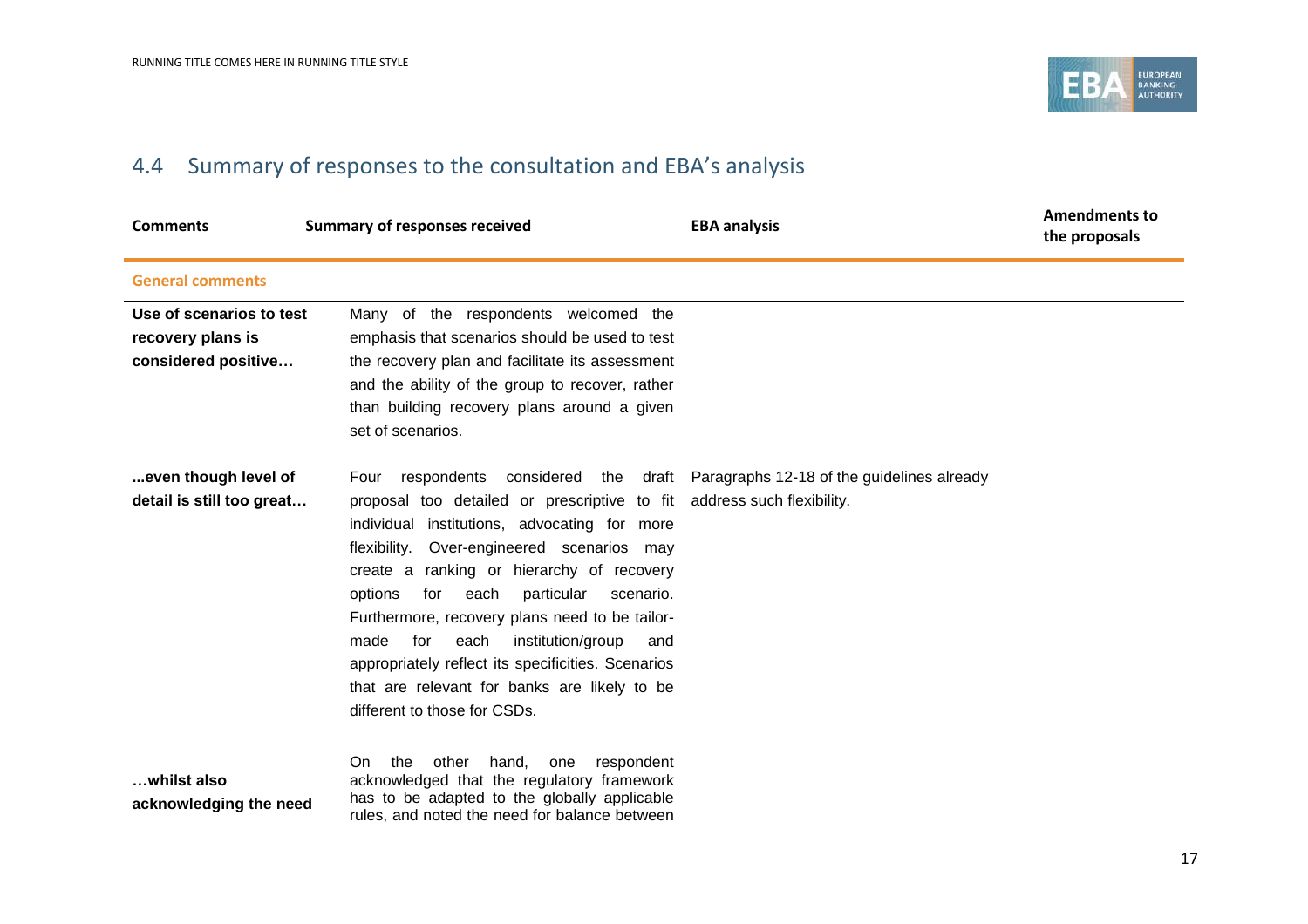

| <b>Comments</b>                                                                         | <b>Summary of responses received</b>                                                                                                                                                                                                                                                                                                                                                                | <b>EBA analysis</b>                                                                                                                                                                                                                                                                                      | <b>Amendments to</b><br>the proposals |
|-----------------------------------------------------------------------------------------|-----------------------------------------------------------------------------------------------------------------------------------------------------------------------------------------------------------------------------------------------------------------------------------------------------------------------------------------------------------------------------------------------------|----------------------------------------------------------------------------------------------------------------------------------------------------------------------------------------------------------------------------------------------------------------------------------------------------------|---------------------------------------|
| for harmonisation.                                                                      | flexibility and harmonisation.                                                                                                                                                                                                                                                                                                                                                                      |                                                                                                                                                                                                                                                                                                          |                                       |
| Need to ensure<br>consistency with other<br>supervisory tools and<br>existing practices | Two respondents stated that the scenarios<br>developed with the purpose of assessing the<br>feasibility of recovery options were very<br>different from those used in other supervisory<br>tools such as ICAAPs or stress tests.<br>Therefore, there is need to further clarify the<br>interaction and differences among scenarios<br>for ICAAP or stress test exercises and for<br>recovery plans. | The guidelines allow for flexibility to develop<br>scenarios that are based on events that are<br>most relevant to the institution or group. This<br>flexibility should be sufficient to address these<br>concerns. It is also worth bearing in mind that<br>not all tests serve the exact same purpose. |                                       |
|                                                                                         | Two respondents raised the issue that certain<br>existing stress testing work should be<br>used/incorporated<br>when testing recovery<br>plans, rather than establishing new separate<br>requirements.                                                                                                                                                                                              |                                                                                                                                                                                                                                                                                                          |                                       |
| tested<br>only<br>at<br>group<br>level                                                  | <b>Recovery plans should be</b> Threee respondents had very negative views<br>on developing scenarios to test the recovery<br>plans at any other than group level.                                                                                                                                                                                                                                  | The guidelines follow the mandate of the Level 1<br>text, according to which recovery plans need to<br>contemplate a range of scenarios of severe<br>macroeconomic and financial stress including<br>system wide events, legal entity specific stress                                                    |                                       |
| or at all levels.                                                                       | Six respondents had already developed<br>scenarios to test recovery plans both at<br>individual and group level and considered<br>these to be useful.                                                                                                                                                                                                                                               | and group wide stress.                                                                                                                                                                                                                                                                                   |                                       |
| Limited<br>number<br>of<br>scenarios                                                    | Four respondents stated that it is important to<br>focus only on a few scenarios that are truly                                                                                                                                                                                                                                                                                                     | The guidelines address the concerns raised by<br>the respondents.                                                                                                                                                                                                                                        |                                       |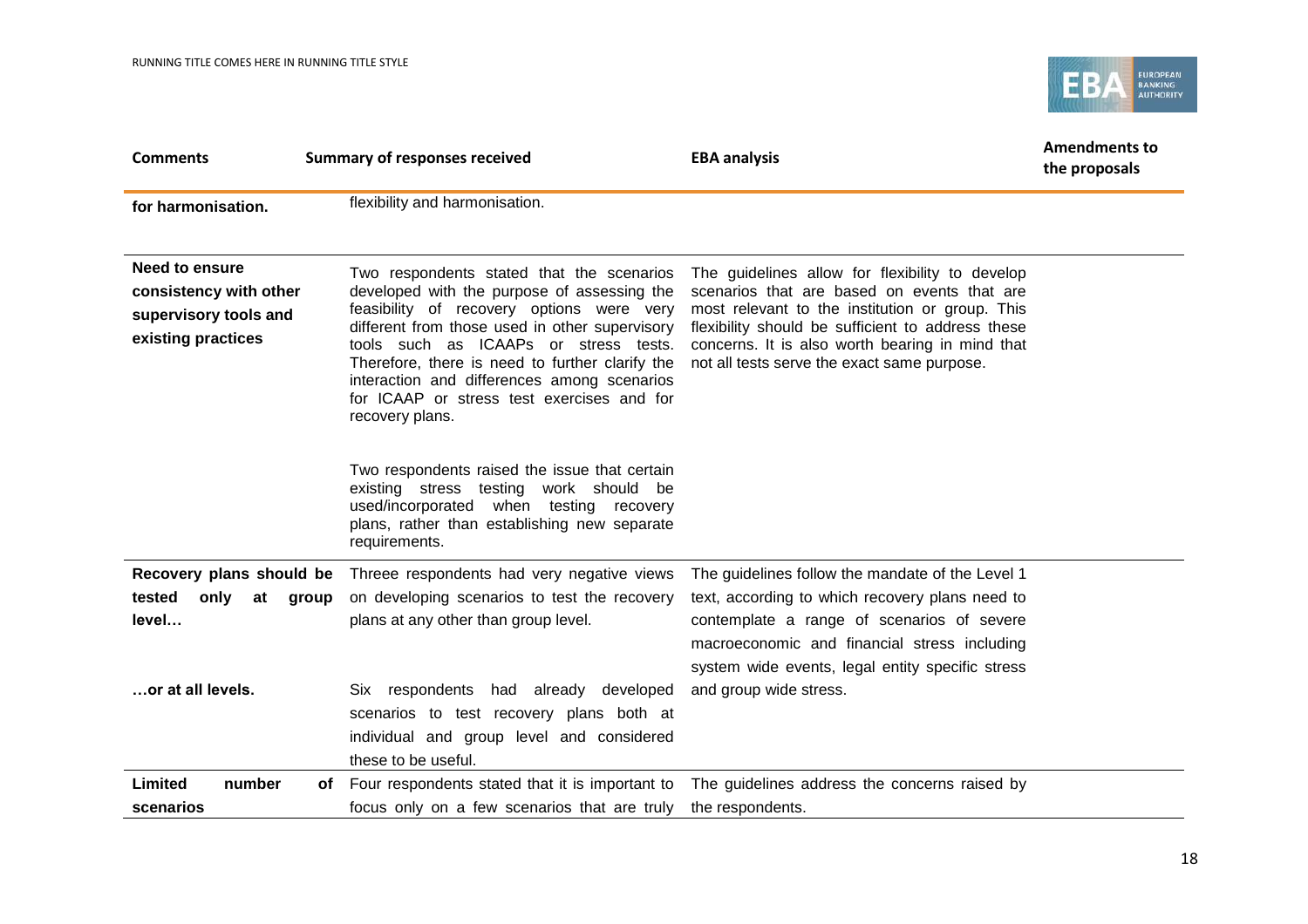

| <b>Comments</b>                                          | <b>Summary of responses received</b>                                                                                                                                                                                                                                                                                        | <b>EBA analysis</b>                                                                                                                                                                                                                                                                                                                                                                                                                                                | <b>Amendments to</b><br>the proposals |
|----------------------------------------------------------|-----------------------------------------------------------------------------------------------------------------------------------------------------------------------------------------------------------------------------------------------------------------------------------------------------------------------------|--------------------------------------------------------------------------------------------------------------------------------------------------------------------------------------------------------------------------------------------------------------------------------------------------------------------------------------------------------------------------------------------------------------------------------------------------------------------|---------------------------------------|
|                                                          | relevant to the institutions. This view was<br>endorsed in particular in those cases when the<br>respondent was also supporting testing at<br>group level only.                                                                                                                                                             |                                                                                                                                                                                                                                                                                                                                                                                                                                                                    |                                       |
| Reverse stress testing of<br>scenarios gained<br>support | Three respondents considered reverse stress<br>tests a useful instrument for identifying<br>scenarios that would threaten to cause the<br>failure of the institution.                                                                                                                                                       | The guidelines suggest that institutions should<br>consider using reverse stress testing as a<br>starting point for developing scenarios, as the<br>purpose of reverse stress testing is to identify<br>and consider scenarios that would lead to an                                                                                                                                                                                                               |                                       |
| but not in all cases.                                    | The additional value of reverse stress testing<br>of scenarios was not considered (by six<br>respondents) to be of such significance that it<br>would merit making these mandatory. In fact, it<br>was even regarded as being potentially<br>detrimental to focus on a bank's weaknesses<br>when developing recovery plans. | institution's or a group's business model<br>becoming almost non-viable.                                                                                                                                                                                                                                                                                                                                                                                           |                                       |
| Some calls for improved<br>home/host coordination        | proposal does not cover coordination between<br>home/host authorities, which may give rise to<br>significant additional costs for banks resulting<br>from preparation of local recovery plans.                                                                                                                              | Two respondents considered that the draft The Level 1 text lays down a specific mandate<br>on the functioning of resolution colleges<br>covering all stages from the preparation of<br>recovery and resolution plans to the actual<br>resolution of an institution. In the event of<br>disagreement between national authorities on<br>decisions to be taken in accordance with the<br>Level 1 text, the EBA should, where specified,<br>play a role of mediation. |                                       |
| <b>Need</b><br>address<br>to<br>proportionality          | One respondent requested making clearer<br>whether and how the 'simplified obligations' for                                                                                                                                                                                                                                 | It is true that proportionality in the sense of<br>Article 4 of the Level 1 text is not directly                                                                                                                                                                                                                                                                                                                                                                   |                                       |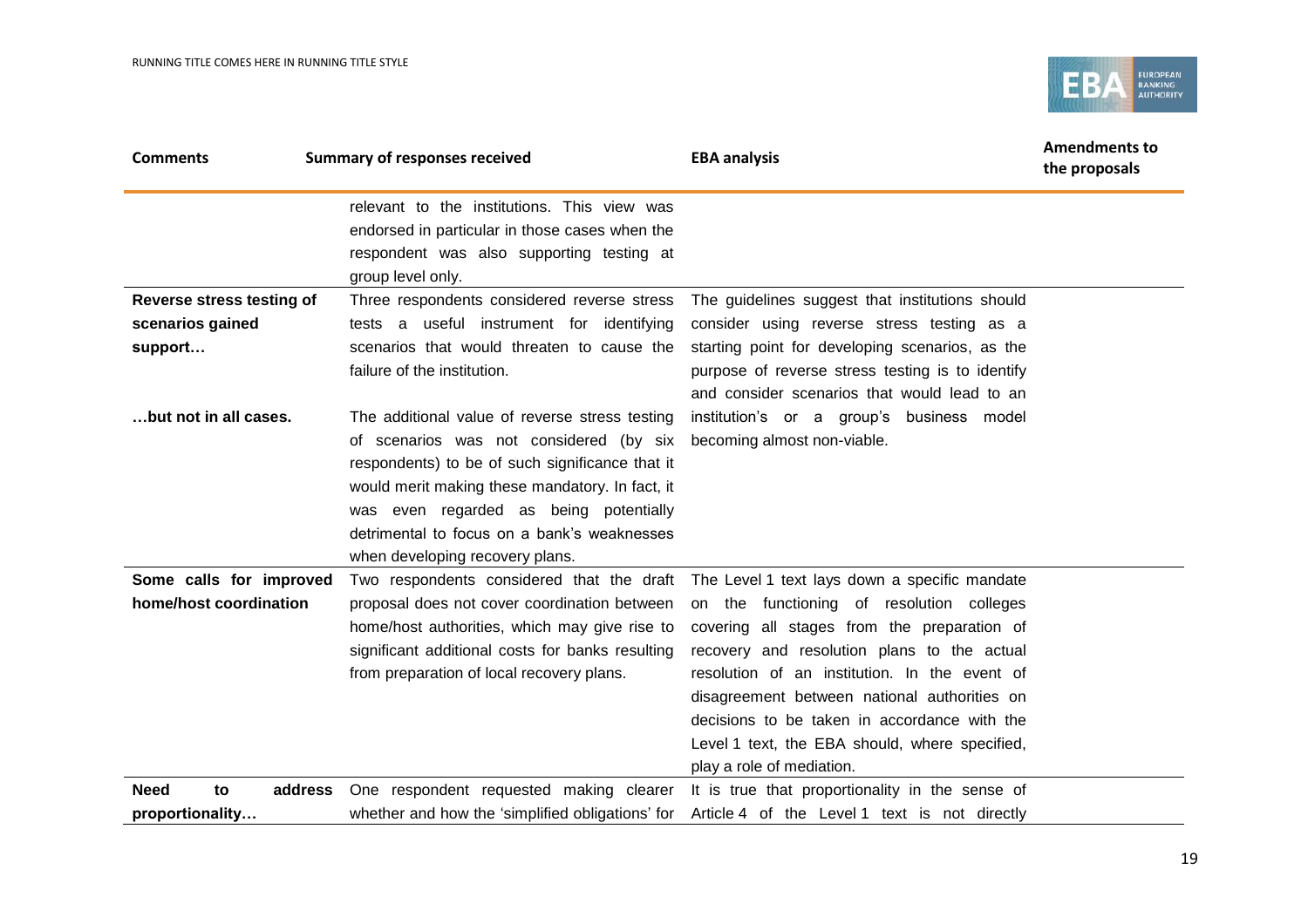

| <b>Comments</b>                                      | Summary of responses received                                                                                                                                                                                                              | <b>EBA analysis</b>                                                                                                                                                                                                                                                                                                                                                 | <b>Amendments to</b><br>the proposals |
|------------------------------------------------------|--------------------------------------------------------------------------------------------------------------------------------------------------------------------------------------------------------------------------------------------|---------------------------------------------------------------------------------------------------------------------------------------------------------------------------------------------------------------------------------------------------------------------------------------------------------------------------------------------------------------------|---------------------------------------|
|                                                      | Following these arguments, the proposal<br>needs to be beefed up on proportionality.                                                                                                                                                       | smaller and simpler institutions are to be addressed in the guidelines. However, it is for<br>applied in the context of recovery plans. the competent authorities and resolution<br>authorities to determine the extent to which the<br>simplified obligations and waivers are applied<br>(Article 4(1), $4(1)(a)$ , $4(1)(c)$ , $4(1)(d)$ of the<br>Level 1 text). |                                       |
| …unless we can wait until<br><b>BRRD</b> is adopted? | clear which financial institutions are to hold deliverables.<br>recovery plans and how detailed these should<br>be. Furthermore, the elaboration and review of<br>stress scenarios entail financial efforts, which<br>cannot be neglected. | One respondent considered it to be too soon to There is a need to launch processes well in<br>elaborate on a proposal when it is not even advance to ensure sufficient time for the                                                                                                                                                                                 |                                       |

### **Responses to questions in Consultation Paper EBA/CP/2013/09**

| Question 1.                  | Respondents' replies were mostly positive on                               |
|------------------------------|----------------------------------------------------------------------------|
|                              | Have you already drafted both points. However, many of them had            |
|                              | financial distress scenarios further remarks on the matter.                |
| for the purpose of testing a |                                                                            |
|                              | recovery plan or are you in Euroclear pointed out a purpose of recovery    |
|                              | the process of doing so? If scenarios other than testing recovery options. |
|                              | so, are these financial From a decision-making perspective, the            |
|                              | distress scenarios in line identification of scenarios and their potential |
|                              | with the contents of the draft impact is a helpful guide to choosing       |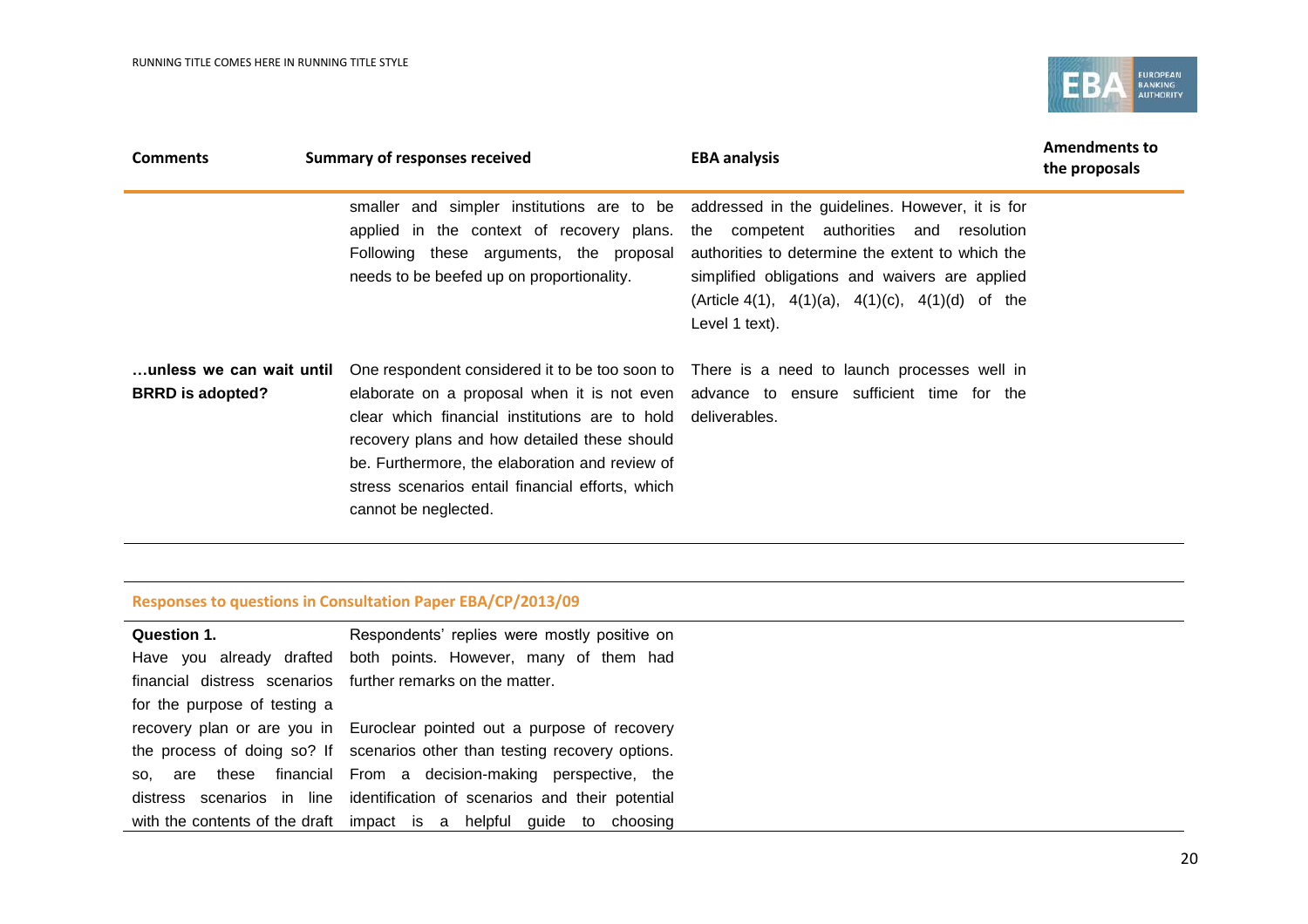

| <b>Comments</b>                | <b>Summary of responses received</b>                                                                                                                                                                                                                                                                                                                                                                                                       | <b>EBA analysis</b>                                                     | <b>Amendments to</b><br>the proposals |
|--------------------------------|--------------------------------------------------------------------------------------------------------------------------------------------------------------------------------------------------------------------------------------------------------------------------------------------------------------------------------------------------------------------------------------------------------------------------------------------|-------------------------------------------------------------------------|---------------------------------------|
| regulatory<br>standards (RTS)? | technical appropriate recovery options in a crisis.                                                                                                                                                                                                                                                                                                                                                                                        |                                                                         |                                       |
|                                | BNPP stated that recovery plans consist of<br>identifying a wide range of potential options to<br>respond to the circumstances prevailing at the<br>time of entry into recovery. For that reason, a<br>single plan to be tested against financial<br>distress scenarios does not match with reality.                                                                                                                                       |                                                                         |                                       |
|                                | In one of the confidential responses it was These<br>advocated not to design the scenarios too<br>closely based on specific factors, otherwise the<br>scenarios may become too narrow and<br>therefore unlikely. The factors should rather<br>serve as to be kept in mind, instead of having<br>to construct scenarios around them. Finally,<br>scenarios should be based on events that are<br>most relevant to the institution.          | addressed<br>points<br>in<br>are<br>paragraphs 12-18 of the guidelines. |                                       |
|                                | AFME argued that requirements for scenarios  Paragraphs 12-18 of the guidelines already<br>should not be specified at too great a level of<br>detail as too focused scenarios will make the<br>less<br>effective.<br>scenarios<br>narrow<br>and<br>Furthermore, AFME suggested assessing the<br>plans against the existing recovery planning<br>framework (where feasible) to see how these<br>could be best incorporated while minimising | address such flexibility.                                               |                                       |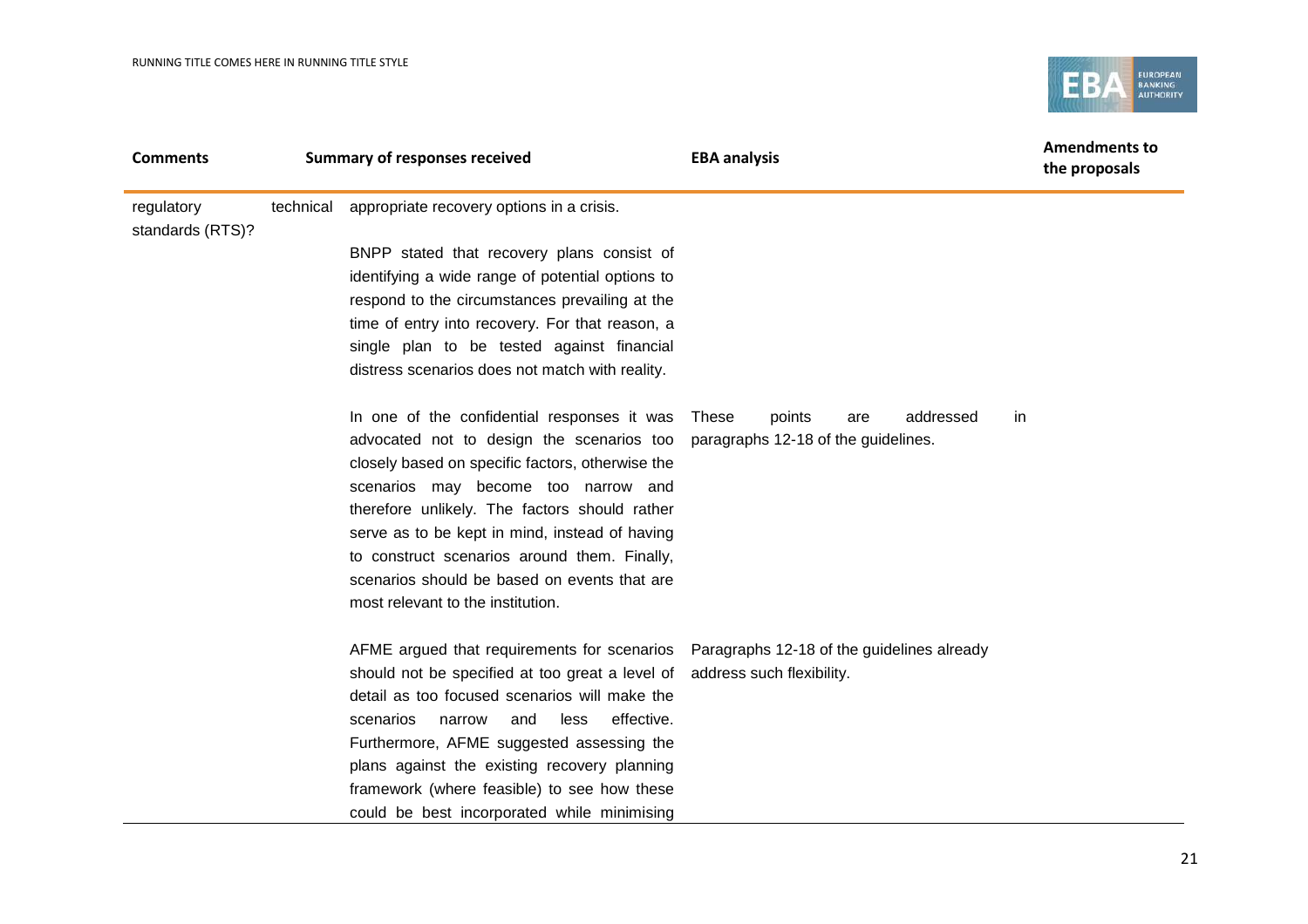

| <b>Comments</b> | <b>Summary of responses received</b>                                                                                                                                                                                                                                                                                                                                                                                                                                                                                           | <b>EBA analysis</b>                                                                                                                                                                                                                                                        | <b>Amendments to</b><br>the proposals |
|-----------------|--------------------------------------------------------------------------------------------------------------------------------------------------------------------------------------------------------------------------------------------------------------------------------------------------------------------------------------------------------------------------------------------------------------------------------------------------------------------------------------------------------------------------------|----------------------------------------------------------------------------------------------------------------------------------------------------------------------------------------------------------------------------------------------------------------------------|---------------------------------------|
|                 | additional<br>effort required by the<br>the<br>requirement. This approach was supported by<br>Nationwide.                                                                                                                                                                                                                                                                                                                                                                                                                      |                                                                                                                                                                                                                                                                            |                                       |
|                 | BBA considered that scenarios are best<br>developed and used in a qualitative framework<br>rather than as a quantitative exercise.<br>BBA<br>Accordingly,<br>suggests<br>revising<br>Article 3(2): 'Each scenario [] of the<br>institution or group' 'Where it is relevant to<br>the scenario of financial distress an<br>assessment should be included of the<br>impact of the events of one or more of the<br>following aspects of the institution or<br>group:<br>[]<br>e. payment and settlement operations;<br><u>[]'</u> | Flexibility is already addressed within the<br>guidelines.                                                                                                                                                                                                                 |                                       |
|                 | institution. Furthermore, BBA considers that clarity on their importance.<br>'profitability'<br>and<br>'reputation'<br>sub-<br>are<br>categories of 'capital', 'liquidity' and 'business<br>model'. It accordingly suggests revising the                                                                                                                                                                                                                                                                                       | BBA argues that payment and settlement Payment and settlement operations should<br>operations should be excluded here as these remain in the guidelines. They deserve to be<br>are more appropriate to the resolution of the specifically covered to provide awareness and |                                       |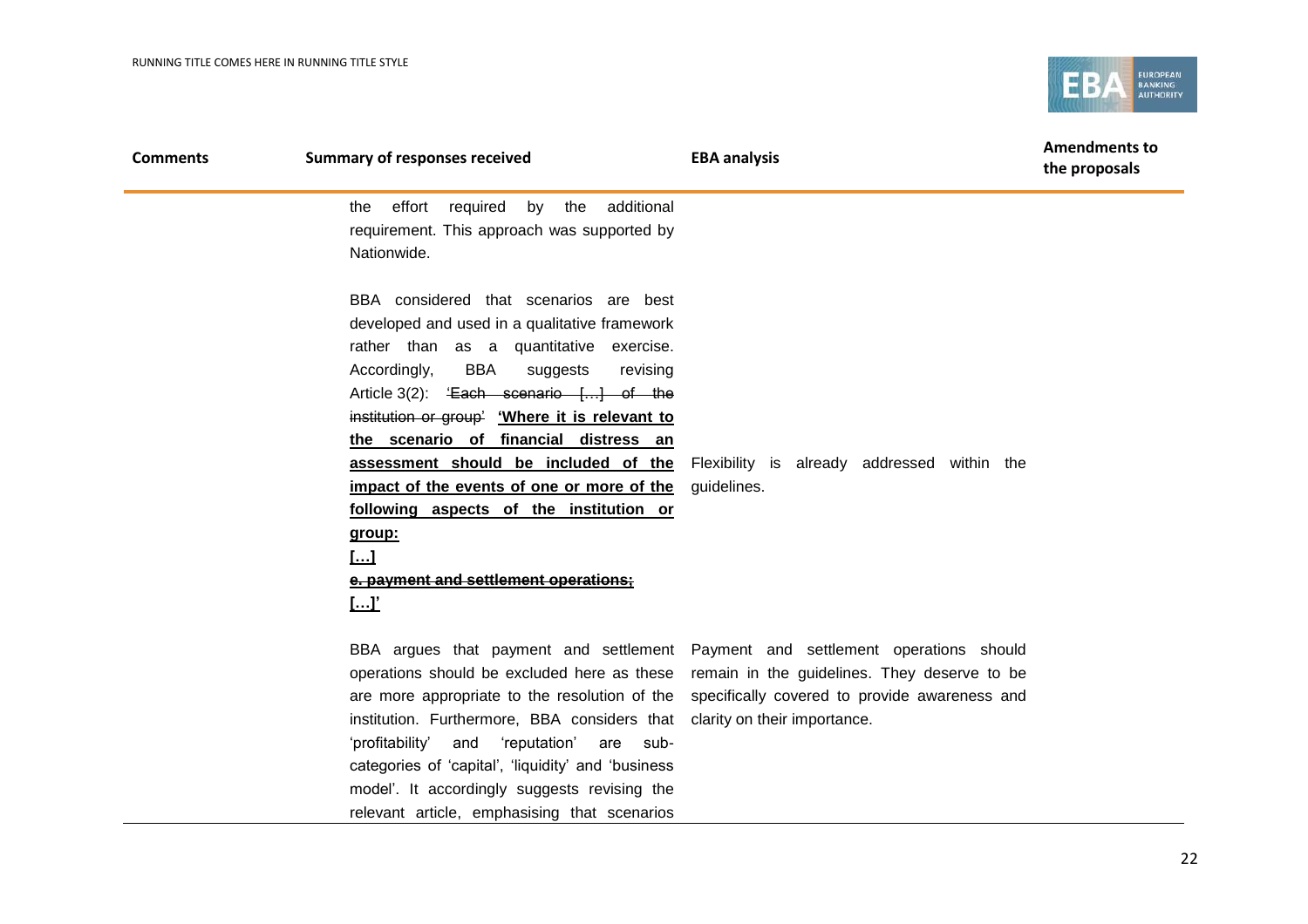

| <b>Comments</b>                                                                                                                                          | <b>Summary of responses received</b>                                                                                                                                                                                                                                                                                                                                | <b>EBA analysis</b>                                                                                                                                                                                                                                                                                                                                                                                                                                                                                                     | <b>Amendments to</b><br>the proposals |
|----------------------------------------------------------------------------------------------------------------------------------------------------------|---------------------------------------------------------------------------------------------------------------------------------------------------------------------------------------------------------------------------------------------------------------------------------------------------------------------------------------------------------------------|-------------------------------------------------------------------------------------------------------------------------------------------------------------------------------------------------------------------------------------------------------------------------------------------------------------------------------------------------------------------------------------------------------------------------------------------------------------------------------------------------------------------------|---------------------------------------|
|                                                                                                                                                          | not be designed around specific<br>should<br>metrics.                                                                                                                                                                                                                                                                                                               |                                                                                                                                                                                                                                                                                                                                                                                                                                                                                                                         |                                       |
| <b>Question 2.</b><br>Have you developed group<br>individual<br>specific<br>or<br>the<br>scenarios<br>to<br>test<br>of the recovery<br>adequacy<br>plan? | Both options were covered in the responses,<br>although a slight majority of the respondents<br>replied that they had developed scenarios for<br>both purposes (UniCredit, Santander, APB,<br>Euroclear, AFME, one of the confidential<br>responses).<br>confirmed<br>Three<br>respondents<br>having<br>developed only group-specific scenarios (DB,<br>BNPP, SBA). | The guidelines follow the mandate of the Level 1<br>text, according to which recovery plans need to<br>consider a range of scenarios of severe<br>macroeconomic and financial stress, including<br>system-wide events, legal entity-specific stress<br>and group-wide stress. Furthermore, the Level 1<br>text states that each institution that is not part of<br>a group subject to consolidated supervision is to<br>draw up and maintain a recovery plan and that<br>competent authorities may require subsidiaries |                                       |
|                                                                                                                                                          | EBF was of the view that many/most European<br>banks have developed group plans only. EBF<br>also advocated that recovery planning should<br>be adapted to the business model of the bank.                                                                                                                                                                          | to draw up recovery plans on an individual basis.                                                                                                                                                                                                                                                                                                                                                                                                                                                                       |                                       |

Euroclear requested further guidance on the

recovery plan being tested.

This was endorsed by AFME ('no one-size-fitsall') and BBA ('scenarios should be flexible enough to be used both at group level as well as at individual level'). BBA was also of the view that the scope of scenarios to assess a recovery plan should reflect the scope of the

> These concerns would be counterproductive to the general principle of allowing flexibility for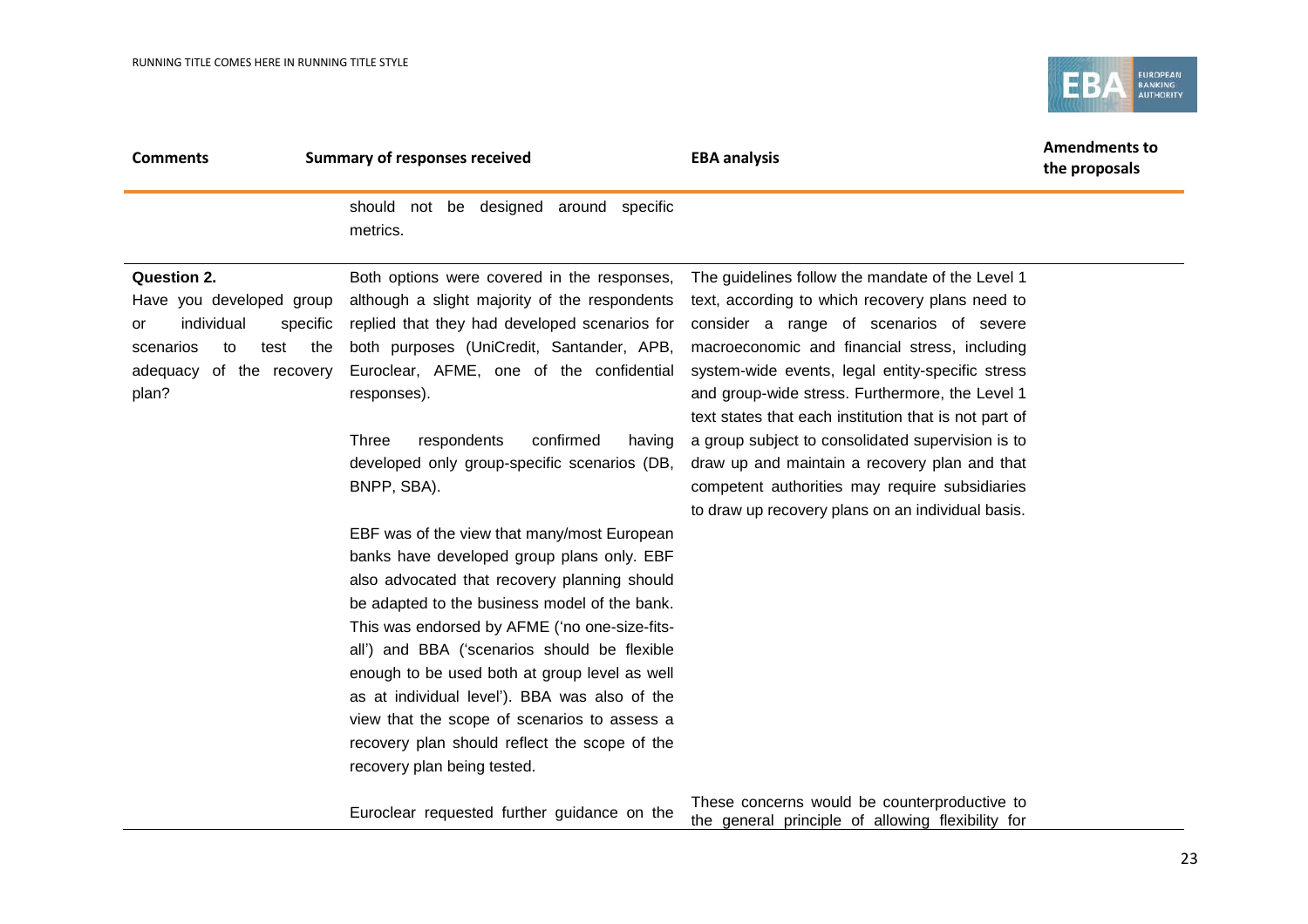

| <b>Comments</b> | <b>Summary of responses received</b>                                                                                                                                                                                                                                                                                                                                                                                                                                                                                                                                                                                    | <b>EBA analysis</b>                                                     | <b>Amendments to</b><br>the proposals |
|-----------------|-------------------------------------------------------------------------------------------------------------------------------------------------------------------------------------------------------------------------------------------------------------------------------------------------------------------------------------------------------------------------------------------------------------------------------------------------------------------------------------------------------------------------------------------------------------------------------------------------------------------------|-------------------------------------------------------------------------|---------------------------------------|
|                 | element. Accordingly,<br>when<br>group/entity<br>scenarios are applied to the group, should the<br>impact be calibrated similarly for all entities<br>(e.g., identical LGDs)? The conclusion may be<br>that this particular scenario would only<br>materially impact one entity but may not satisfy<br>the local supervisor, who would like to see a<br>similar scenario impacting the local entity. It<br>was also requested to clarify whether<br>scenarios should be looked at from the<br>approach where one or several group entities<br>are in resolution, and how the rest of the group<br>would cope with this. | developing the scenarios to be used when<br>testing the recovery plans. |                                       |
|                 | DB considered separate recovery plans,<br>scenarios or measures unnecessary at<br>individual entity level. This was echoed by<br>FBF.                                                                                                                                                                                                                                                                                                                                                                                                                                                                                   |                                                                         |                                       |
|                 | BNPP was of the view that local recovery<br>plans are irrelevant as even local shocks are<br>better absorbed at central level where more<br>diversified recovery options are available.<br>Furthermore, far-reaching recovery actions<br>may involve modifications of the group's<br>franchise, therefore requiring a centralised<br>approach.                                                                                                                                                                                                                                                                          |                                                                         |                                       |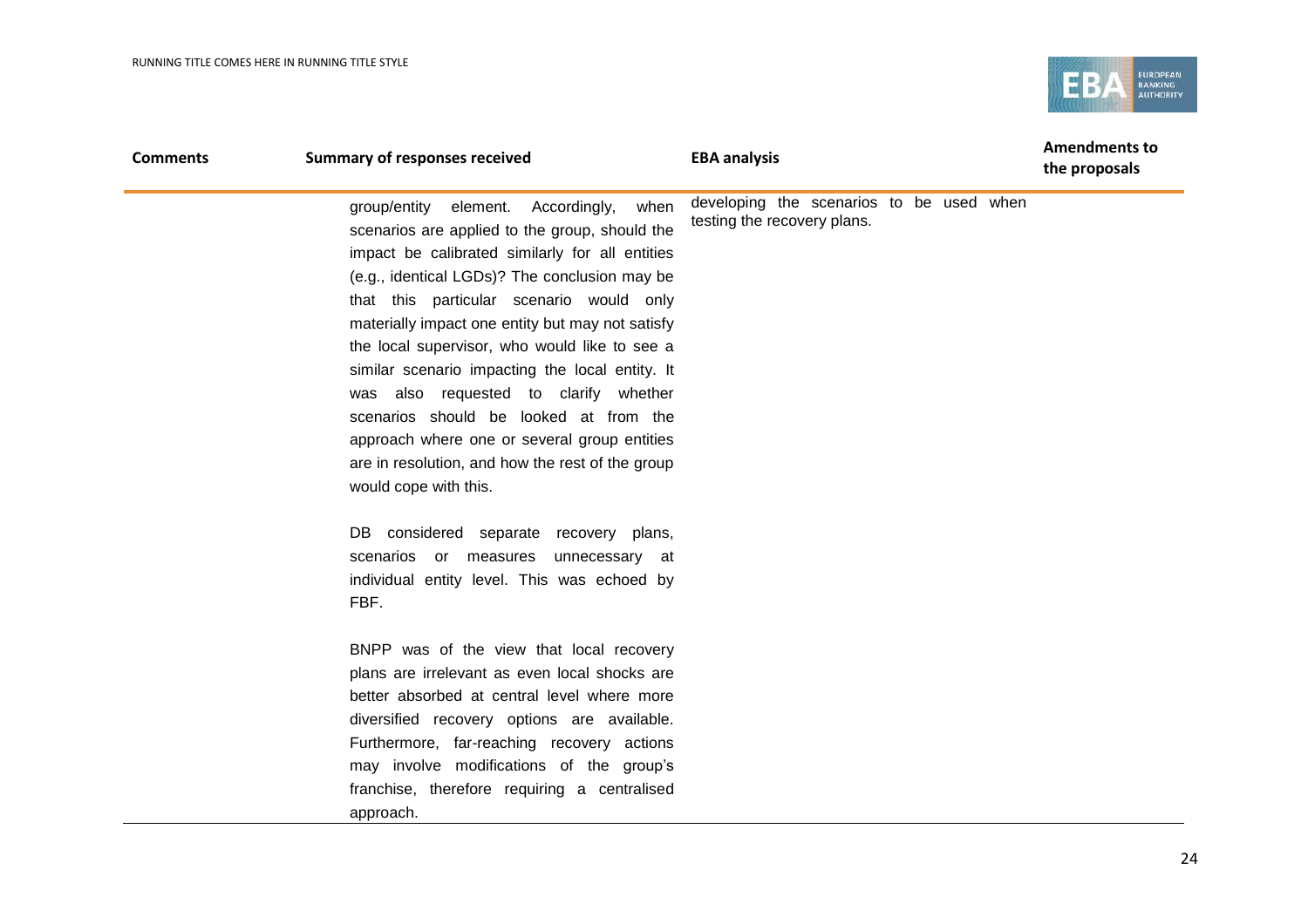

| <b>Comments</b>                                                                              | <b>Summary of responses received</b>                                                                                                                                                                                             | <b>EBA analysis</b>                                                                                                                     | <b>Amendments to</b><br>the proposals |
|----------------------------------------------------------------------------------------------|----------------------------------------------------------------------------------------------------------------------------------------------------------------------------------------------------------------------------------|-----------------------------------------------------------------------------------------------------------------------------------------|---------------------------------------|
|                                                                                              | Nationwide did not consider the question to be<br>relevant due to its group structure.                                                                                                                                           |                                                                                                                                         |                                       |
| Question 3.<br>Do you believe that the draft                                                 | In general, respondents considered the range<br>of scenarios to be adequate, but were also                                                                                                                                       |                                                                                                                                         |                                       |
| RTS on the range of<br>scenarios for recovery plans<br>is adequate to ensure that            | advocating for clarifications on a number of<br>different matters on recovery plans.                                                                                                                                             |                                                                                                                                         |                                       |
| firms test their recovery<br>plans against a range of<br>scenarios of financial<br>distress? | not be assessed against scenarios, but This principle follows the Level 1 text.<br>individual recovery options.                                                                                                                  | BNPP emphasised that recovery plans should Scenarios are a way to test individual plans.                                                |                                       |
|                                                                                              | clearly defined to address the question and<br>that the recovery level needs to be reflected in<br>relation to individual levels and in relation to<br>existing rules (CRD/CRR).                                                 | SBA considered that 'likely to fail' needs to be  The definition of 'failing or likely to fail' will be<br>addressed in the guidelines. |                                       |
|                                                                                              | designed<br>around<br>specific<br>metrics.<br>be<br>Scenarios used should be relevant to the<br>characteristics of the particular institution.                                                                                   | BBA was of the view that scenarios should not Paragraphs 12-18 of the guidelines already<br>address such flexibility.                   |                                       |
|                                                                                              | Euroclear questioned the need to include a This mandate follows the Level 1 text.<br>combination<br>of<br>idiosyncratic/systemic<br>scenarios as these events are likely to be<br>unrelated. Euroclear was also of the view that |                                                                                                                                         |                                       |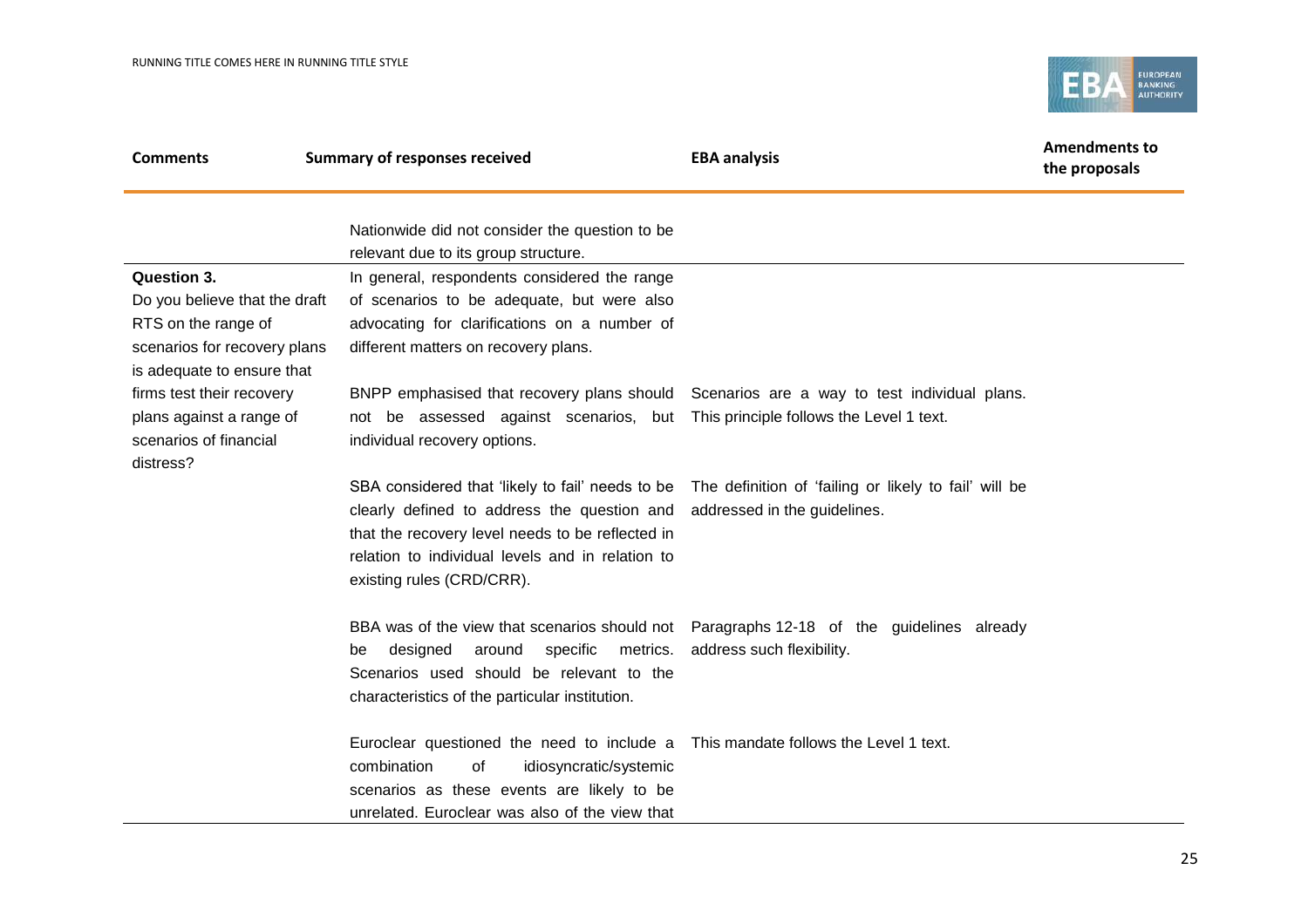

| <b>Comments</b> | <b>Summary of responses received</b>                                                                                                                                                                                                               | <b>EBA analysis</b>                                                                                                                                                                                                                                                                                                                                                                 | <b>Amendments to</b><br>the proposals |
|-----------------|----------------------------------------------------------------------------------------------------------------------------------------------------------------------------------------------------------------------------------------------------|-------------------------------------------------------------------------------------------------------------------------------------------------------------------------------------------------------------------------------------------------------------------------------------------------------------------------------------------------------------------------------------|---------------------------------------|
|                 | the more complex the scenario, the more<br>difficult it is to exploit for decision-making<br>purposes.                                                                                                                                             |                                                                                                                                                                                                                                                                                                                                                                                     |                                       |
|                 | respondents considered that the lists of<br>principles/disturbances should be taken as                                                                                                                                                             | APB, EBF, BBA and one of the confidential Paragraphs 12-18 of the guidelines already<br>address such flexibility.                                                                                                                                                                                                                                                                   |                                       |
|                 | suggestions, not as a mandatory check list.<br>APB and EBF also asked for further<br>clarification in defining 'slow/fast-moving'<br>adverse events. This was supported in one of<br>the confidential responses.                                   | More specific definitions would not be in line with<br>the flexibility approach given by the guidelines.                                                                                                                                                                                                                                                                            |                                       |
|                 | each<br>event<br>wide/idiosyncratic/combination).                                                                                                                                                                                                  | AFME suggested that firms should not be The Level 1 text specifies that recovery plans<br>required to develop separate scenarios for need to contemplate a range of scenarios of<br>(system- severe macroeconomic and financial stress,<br>including system-wide events, legal entity-<br>specific stress and group-wide stress. The<br>guidelines need to follow the Level 1 text. |                                       |
|                 | UniCredit supported the concept that scenarios<br>should be based on the events that are the<br>most relevant to the institutions or groups and<br>could consequently trigger their failures. This<br>could mean that the set of scenarios may not | Paragraphs 12-18 of the guidelines already<br>address such flexibility.                                                                                                                                                                                                                                                                                                             |                                       |
|                 | be fully exhaustive if compared to those                                                                                                                                                                                                           | Level 1 text lays down a specific mandate on the<br>currently listed in the draft RTS. UniCredit also functioning of resolution colleges covering all                                                                                                                                                                                                                               |                                       |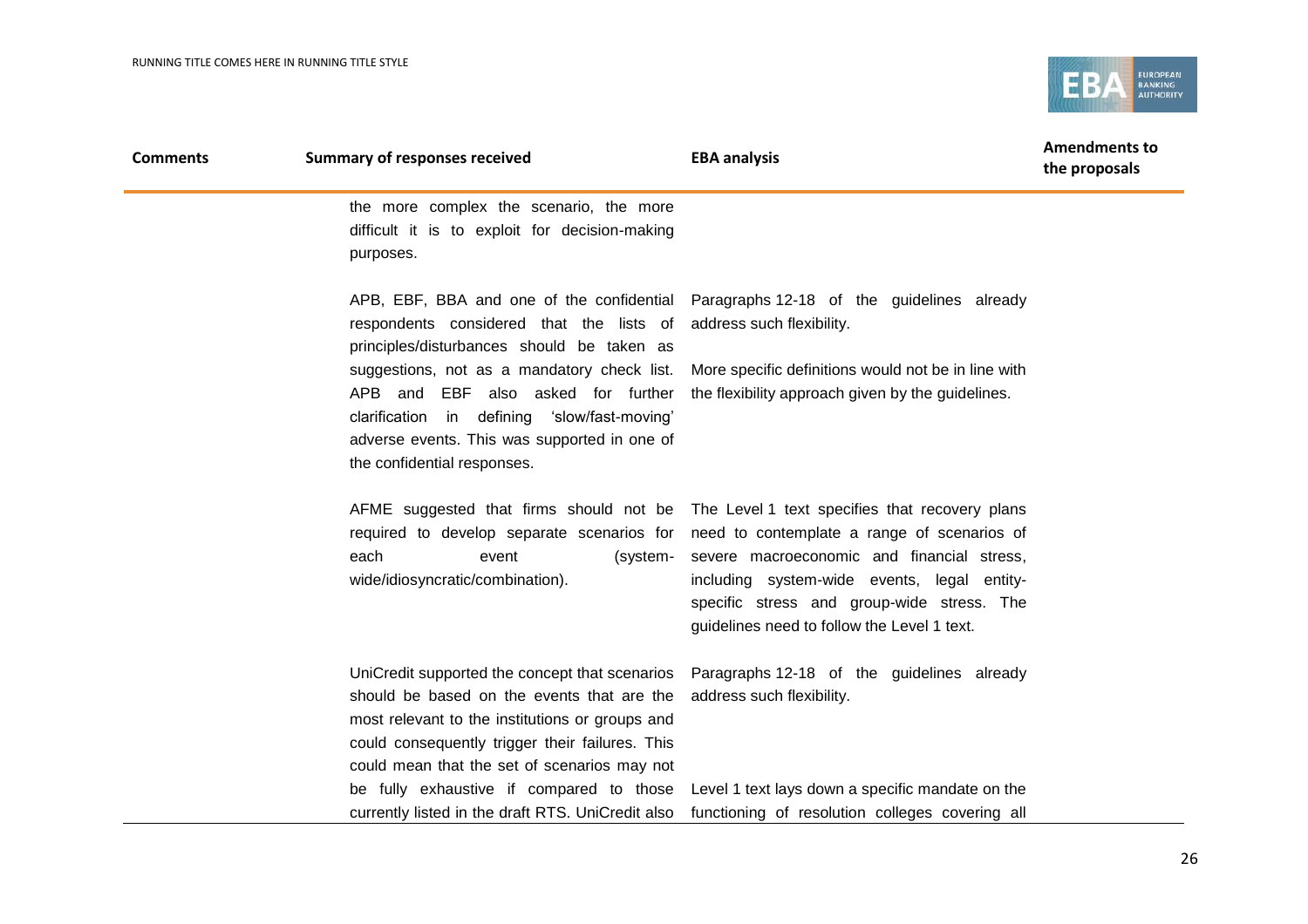

| <b>Comments</b>               | <b>Summary of responses received</b>                                                                                                                                                                                                                                                                  | <b>EBA analysis</b>                                                                                                                                                                                                                                                                                           | <b>Amendments to</b><br>the proposals |
|-------------------------------|-------------------------------------------------------------------------------------------------------------------------------------------------------------------------------------------------------------------------------------------------------------------------------------------------------|---------------------------------------------------------------------------------------------------------------------------------------------------------------------------------------------------------------------------------------------------------------------------------------------------------------|---------------------------------------|
|                               | effective<br>coordination<br>endorsed<br>pursuing<br>amongst the competent authorities.                                                                                                                                                                                                               | stages from the preparation of recovery and<br>resolution plans to the actual resolution of an<br>institution. In the event of disagreement between<br>national authorities on decisions to be taken in<br>accordance with the Level 1 text, the EBA<br>should, where specified, play a role of<br>mediation. |                                       |
|                               | Nationwide recalled that existing reverse<br>stress testing already includes consideration of<br>system-wide<br>idiosyncratic<br>and<br>events.<br>Accordingly, it is necessary to test only the<br>combination of these. Nationwide suggests a<br>redraft of Recital 3 and Article 4(1) accordingly. | The guidelines allow for flexibility to develop<br>scenarios that are based on events that are<br>most relevant to the institution or group. This<br>flexibility should be sufficient to address these<br>concerns. It is also worth bearing in mind that<br>not all tests serve the exact same purpose.      |                                       |
|                               | Santander encouraged going a step further<br>with the RTS and providing clear, unequivocal<br>RTS on the structure of scenarios and on the<br>definition of severity and parameters that<br>determine the likelihood of occurrence to<br>ensure a level playing field in the single<br>market.        | These matters have been addressed by the<br>guidelines. A more in-depth approach would go<br>beyond the mandate tasked by the Level 1 text.                                                                                                                                                                   |                                       |
| <b>Question 4.</b>            | In general, the respondents considered their                                                                                                                                                                                                                                                          |                                                                                                                                                                                                                                                                                                               |                                       |
| How many scenarios have       | plans to be in line with the requirements with                                                                                                                                                                                                                                                        |                                                                                                                                                                                                                                                                                                               |                                       |
| required<br>been<br>to<br>vou | regards to the scenarios.                                                                                                                                                                                                                                                                             |                                                                                                                                                                                                                                                                                                               |                                       |
| develop to test the adequacy  |                                                                                                                                                                                                                                                                                                       |                                                                                                                                                                                                                                                                                                               |                                       |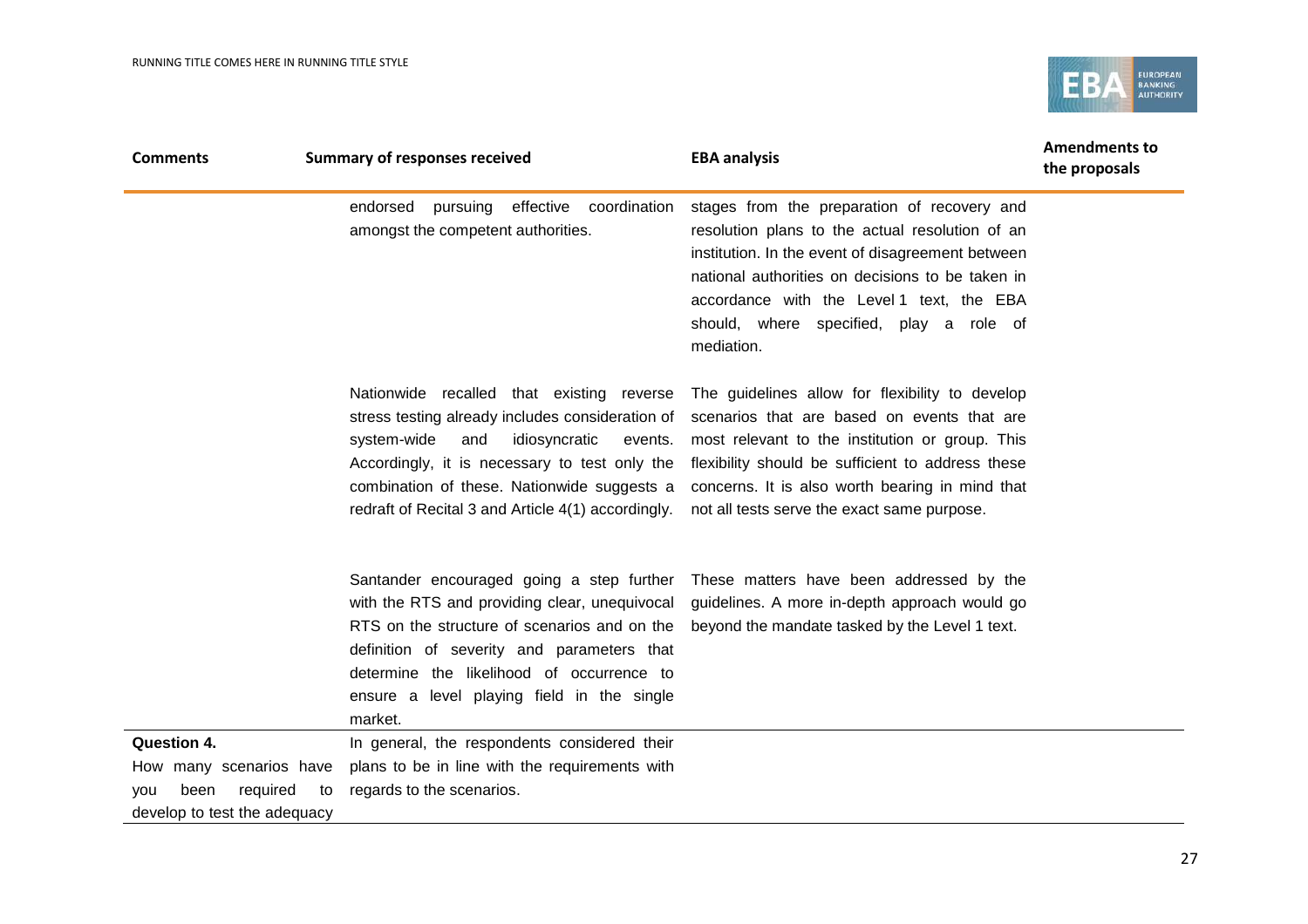

| <b>Comments</b>                               | <b>Summary of responses received</b>                                                                                                                                                                                                                                                                                                                                                                                                                                                                                                                                                                                                                                                                                                                 | <b>EBA analysis</b>                                                                                                                                                                                       | <b>Amendments to</b><br>the proposals |
|-----------------------------------------------|------------------------------------------------------------------------------------------------------------------------------------------------------------------------------------------------------------------------------------------------------------------------------------------------------------------------------------------------------------------------------------------------------------------------------------------------------------------------------------------------------------------------------------------------------------------------------------------------------------------------------------------------------------------------------------------------------------------------------------------------------|-----------------------------------------------------------------------------------------------------------------------------------------------------------------------------------------------------------|---------------------------------------|
| you included slow- or fast-<br>moving events? | of the recovery plan? Have The responses showed that 3-6 scenarios had<br>developed,<br>covering<br>been<br>systemic-<br>wide/idiosyncratic/combinations and slow/fast-<br>moving events.                                                                                                                                                                                                                                                                                                                                                                                                                                                                                                                                                            |                                                                                                                                                                                                           |                                       |
|                                               | Some respondents had further remarks on the<br>matter.                                                                                                                                                                                                                                                                                                                                                                                                                                                                                                                                                                                                                                                                                               |                                                                                                                                                                                                           |                                       |
|                                               | theoretical scenarios can cause the analysis of<br>the recovery to be too prescriptive. BNPP saw<br>no reason to link the number of scenarios to<br>the size of institutions and used instead a<br>small number of possible scenarios against<br>which to assess the suitability of recovery<br>options. BBA echoed this, arguing that too<br>many scenarios may lead to too much analysis<br>and produce too many details to be used<br>effectively. BBA was also of the view that a<br>distinction between slow- and fast-moving<br>events may over-complicate the assessment,<br>and that recovery plans should instead contain<br>an indication of the likely time-frame for<br>deployment. BBA recommended deleting<br>Article 4(5) of the RTS. | BNPP was of the view that a multitude of The flexibility to develop scenarios that are most<br>relevant to the institution or group is already<br>addressed in paragraphs 12 and 18 of the<br>guidelines. |                                       |
|                                               | AFME considered that rather than being                                                                                                                                                                                                                                                                                                                                                                                                                                                                                                                                                                                                                                                                                                               |                                                                                                                                                                                                           |                                       |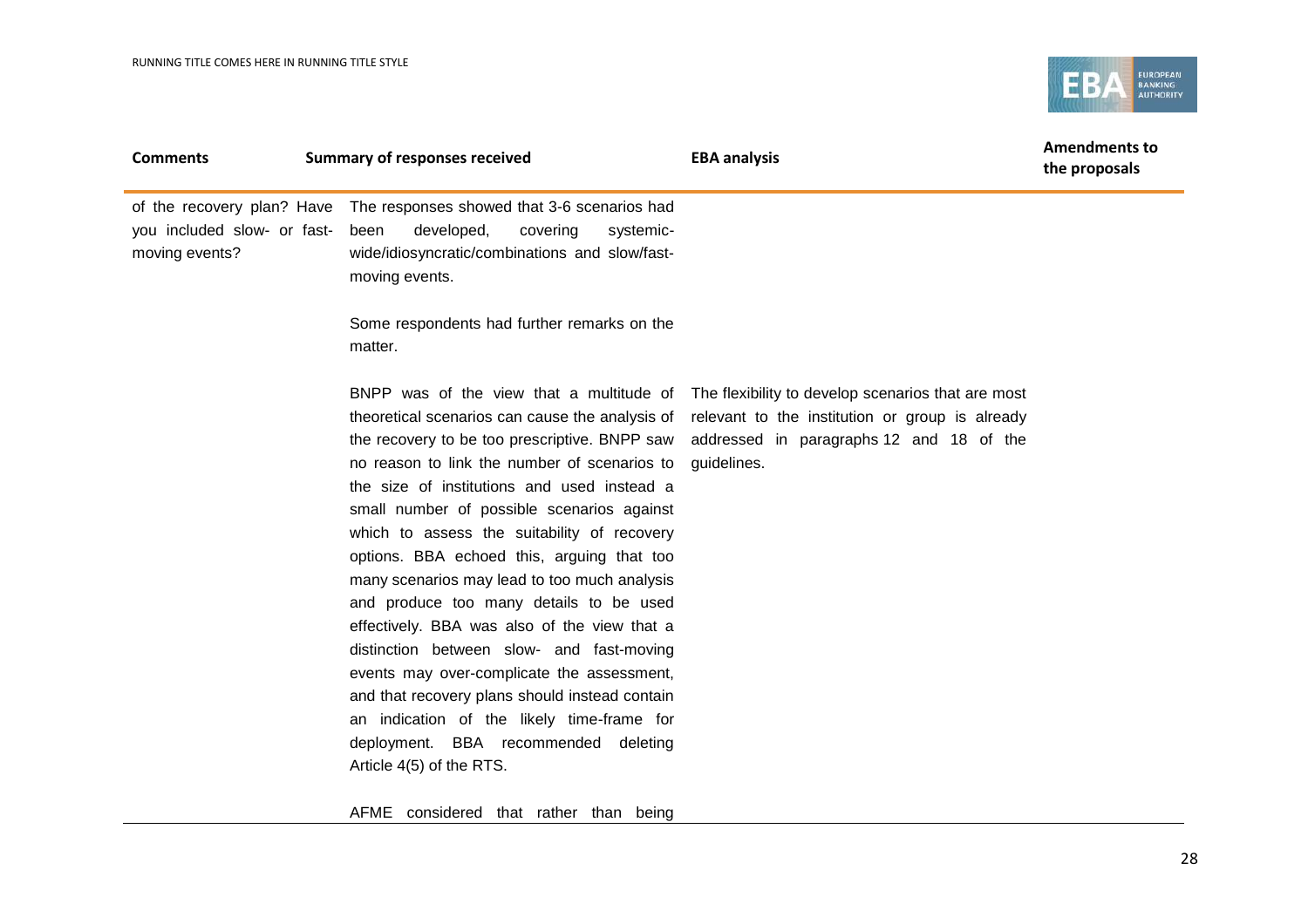

| <b>Comments</b>                                                                                                                            | <b>Summary of responses received</b>                                                                                                                                                                                                                                                                                                                                                       | <b>EBA analysis</b>                                                                                                                                                                                                                                                                                                                           | <b>Amendments to</b><br>the proposals |
|--------------------------------------------------------------------------------------------------------------------------------------------|--------------------------------------------------------------------------------------------------------------------------------------------------------------------------------------------------------------------------------------------------------------------------------------------------------------------------------------------------------------------------------------------|-----------------------------------------------------------------------------------------------------------------------------------------------------------------------------------------------------------------------------------------------------------------------------------------------------------------------------------------------|---------------------------------------|
|                                                                                                                                            | required to develop different scenarios with<br>slow- and fast-moving events, it would be<br>better to ensure in the assessment of recovery<br>plans that they are sufficiently adaptable to<br>enable recovery options to be implemented<br>within a short time-frame. This was echoed in<br>one of the confidential responses.                                                           | Paragraphs 12-18 of the guidelines already<br>address such flexibility.                                                                                                                                                                                                                                                                       |                                       |
|                                                                                                                                            | argued that a wide range of recovery options<br>with different execution times would be better<br>than separate slow/fast-moving events.                                                                                                                                                                                                                                                   | In one of the confidential responses it was The guidelines allow for flexibility to design<br>scenarios that best fit the institutions.                                                                                                                                                                                                       |                                       |
|                                                                                                                                            | Santander would welcome further guidelines<br>covering the coordination of the design and<br>content of scenarios in recovery plans and<br>those envisaged in other documents for other<br>purposes.                                                                                                                                                                                       | These matters have been addressed by the<br>guidelines. A more in-depth approach would go<br>beyond the mandate tasked by the Level 1 text.                                                                                                                                                                                                   |                                       |
| <b>Question 5.</b><br>Have you<br>used<br>reverse<br>stress testing as a starting<br>point for developing financial<br>distress scenarios? | Some of the respondents (DB, BNPP, SBA,<br>AFME, BBA, EBF) replied that reverse stress<br>testing for recovery planning had been used<br>seldom or not at all, and did not agree with it<br>Three<br>being<br>mandatory.<br>respondents<br>confirmed having used reverse stress testing<br>(Santander, UniCredit, one of the confidential<br>responses). APB replied that some had used it | Reverse stress testing is important and is being<br>mentioned in a growing number of recovery<br>plans as influencing the design of the scenarios<br>against which options are tested. Reverse stress<br>testing can help in mitigation if the 'normal'<br>scenarios are not stressful enough.<br>Reverse stress tests are also beneficial in |                                       |
|                                                                                                                                            | while other had not. Nationwide asked for                                                                                                                                                                                                                                                                                                                                                  | helping management to identify 'points of non-                                                                                                                                                                                                                                                                                                |                                       |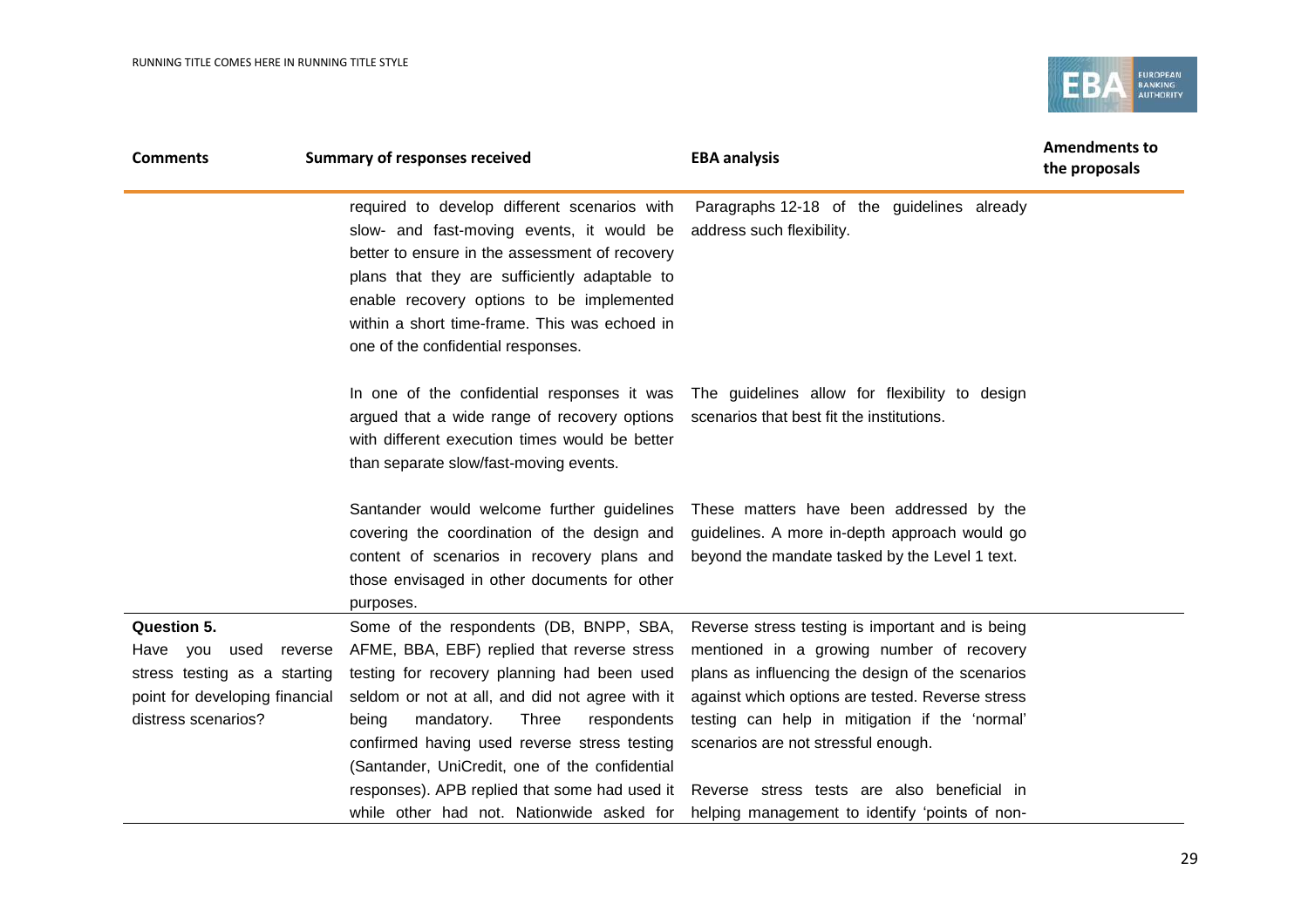

| <b>Comments</b>                                                                                                                                                          | <b>Summary of responses received</b>                                                                                                                                                                                                                                                                                                                    | <b>EBA analysis</b>                                                                                                                                                                                                                                                                                                                                                                | <b>Amendments to</b><br>the proposals |
|--------------------------------------------------------------------------------------------------------------------------------------------------------------------------|---------------------------------------------------------------------------------------------------------------------------------------------------------------------------------------------------------------------------------------------------------------------------------------------------------------------------------------------------------|------------------------------------------------------------------------------------------------------------------------------------------------------------------------------------------------------------------------------------------------------------------------------------------------------------------------------------------------------------------------------------|---------------------------------------|
|                                                                                                                                                                          | reverse stress testing to be incorporated into<br>existing processes.                                                                                                                                                                                                                                                                                   | viability' and the points at which it is likely that<br>national authorities would intervene and they<br>would lose control of the outcome.                                                                                                                                                                                                                                        |                                       |
|                                                                                                                                                                          | called<br>Recital 5 of the<br>DB.<br>to revise<br>Consultation Paper (EBA/CP/2013/09) to<br>specify that reverse stress testing can inform<br>recovery planning but that its use should not<br>undermine the plausibility of stress scenarios<br>or the testing of recovery measures for<br>effectiveness.                                              | The guidelines suggest that institutions should<br>consider using reverse stress testing as a<br>starting point for developing scenarios, as the<br>purpose of reverse stress testing is to identify<br>and consider scenarios that would lead to an<br>institution's or a group's business model<br>becoming non-viable unless recovery actions<br>were successfully implemented. |                                       |
|                                                                                                                                                                          | Santander argued that not all supervisors and<br>entities understand the term 'reverse stress' in<br>the same way, ad argued that the EBA should<br>provide a definition of reverse stress testing as<br>well as specific examples. Santander was of<br>the view that reverse stress tests should be<br>complementary to other scenarios.               |                                                                                                                                                                                                                                                                                                                                                                                    |                                       |
| Question 6.<br>What are the additional costs<br>developing<br>financial<br>of<br>distress scenarios in respect<br>to the current practices of<br>reverse stress testing? | Respondents considered additional costs to be See previous comments from Question 5.<br>limited (Santander, UniCredit, one of the<br>confidential responses).<br>DB argued that it is more a matter of<br>questionable incremental benefits than of<br>additional costs, as reverse stress testing has<br>the potential to undermine the credibility of |                                                                                                                                                                                                                                                                                                                                                                                    |                                       |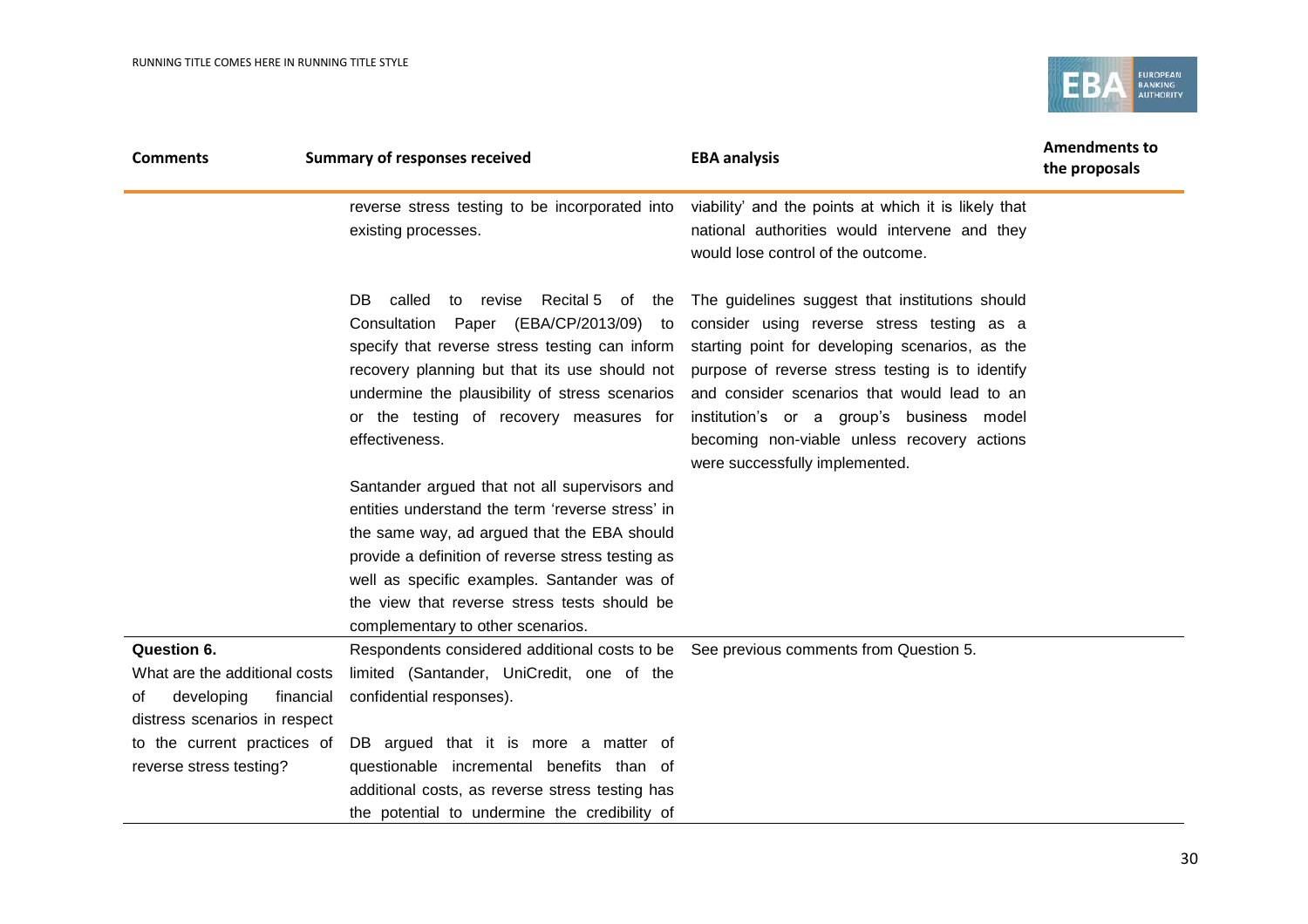

| <b>Comments</b>                                                                                                                                                                                                               | <b>Summary of responses received</b>                                                                                                                                                                                                                                                                                                                  | <b>EBA analysis</b>                                                                                                 | <b>Amendments to</b><br>the proposals |
|-------------------------------------------------------------------------------------------------------------------------------------------------------------------------------------------------------------------------------|-------------------------------------------------------------------------------------------------------------------------------------------------------------------------------------------------------------------------------------------------------------------------------------------------------------------------------------------------------|---------------------------------------------------------------------------------------------------------------------|---------------------------------------|
|                                                                                                                                                                                                                               | recovery measures.                                                                                                                                                                                                                                                                                                                                    |                                                                                                                     |                                       |
|                                                                                                                                                                                                                               | Two of the respondents (AFME, one of the<br>confidential responses) considered the costs to<br>consist mainly of additional management time.                                                                                                                                                                                                          |                                                                                                                     |                                       |
|                                                                                                                                                                                                                               | BNPP, BBA and SBA had a negative view on<br>reverse stress testing for recovery planning.                                                                                                                                                                                                                                                             |                                                                                                                     |                                       |
|                                                                                                                                                                                                                               | APB and EBF argued that developing is a<br>matter of a more complex nature than simply<br>running economic/financial stress scenarios.                                                                                                                                                                                                                |                                                                                                                     |                                       |
| <b>Question 7.</b><br>Do you believe that the<br>events that institutions or<br>groups need to consider and<br>include where relevant are<br>the most suitable? If not,<br>what other events should be<br>taken into account? | Some respondents considered the range of<br>events or requirements to be sufficiently<br>addressed overall (DB, BNPP, BBA, UniCredit,<br>one of the confidential responses, AFME,<br>Nationwide, BBA), whilst others had some<br>remarks (in part the same as those with a<br>positive response).                                                     | Respondents concerns addressed extensively<br>by flexibility outlined in paragraphs 12 and 18 of<br>the guidelines. |                                       |
|                                                                                                                                                                                                                               | EBF argued that it is not beneficial to have<br>more than 3-6 scenarios adjusted to the<br>respective institution. However, it is relevant to<br>distinguish between a systemic crisis and an<br>idiosyncratic event for the institution, and<br>evaluate the efficiency of the different recovery<br>against such<br>diverse<br>financial<br>options | The guidelines allow flexibility in determining the<br>number of scenarios.                                         |                                       |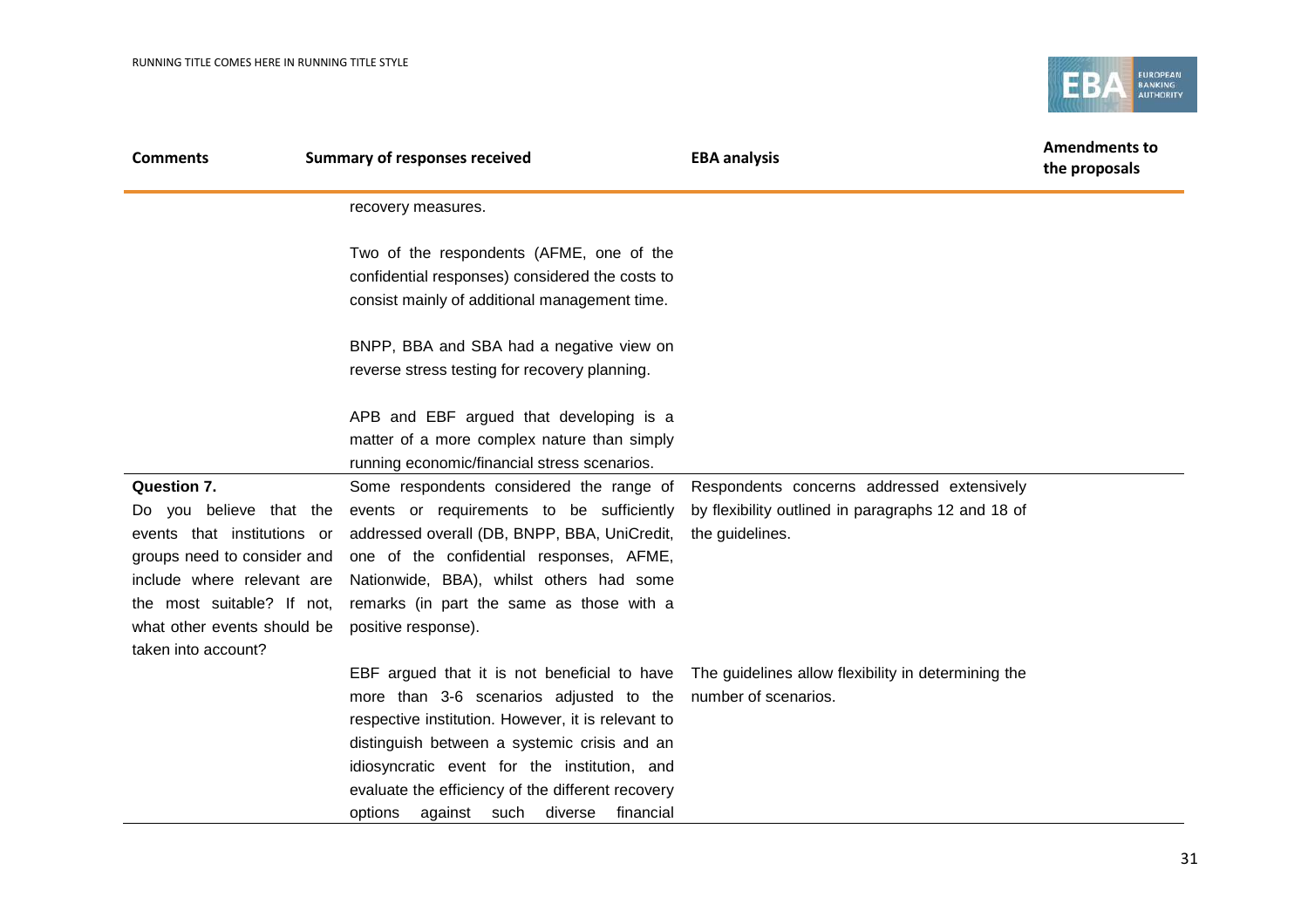

| <b>Comments</b> | <b>Summary of responses received</b>                                                                                                                                                                                                                                                                                                                                                                                                                                                                                                                                                                                                                                                                                                                                                                                                                                                                                                     | <b>EBA analysis</b>                                                                             | <b>Amendments to</b><br>the proposals |
|-----------------|------------------------------------------------------------------------------------------------------------------------------------------------------------------------------------------------------------------------------------------------------------------------------------------------------------------------------------------------------------------------------------------------------------------------------------------------------------------------------------------------------------------------------------------------------------------------------------------------------------------------------------------------------------------------------------------------------------------------------------------------------------------------------------------------------------------------------------------------------------------------------------------------------------------------------------------|-------------------------------------------------------------------------------------------------|---------------------------------------|
|                 | conditions.                                                                                                                                                                                                                                                                                                                                                                                                                                                                                                                                                                                                                                                                                                                                                                                                                                                                                                                              |                                                                                                 |                                       |
|                 | advocated that scenarios be adjusted to the address such flexibility.<br>respective institutions, i.e. those that are most<br>relevant to the institution.                                                                                                                                                                                                                                                                                                                                                                                                                                                                                                                                                                                                                                                                                                                                                                               | SBA, DB, AFME and Santander further Paragraphs 12-18 of the guidelines already                  |                                       |
|                 | the principle of proportionality should always followed in paragraph 12 of the guidelines.<br>prevail. Accordingly, institutions should use an<br>appropriate number of financial distress<br>scenarios against which to test their recovery<br>plans. Santander also argued that events such<br>as the 'failure of a significant counterparty' and<br>'an adverse movement in the price of assets to<br>which the institution or group is predominantly<br>exposed' fall exclusively within the category of<br>system-wide events and should not be<br>considered<br>idiosyncratic<br>as<br>events<br>(Article $4(3)$ ), as the failure of a significant<br>counterparty will almost always occur during a<br>period of widespread financial instability.<br>Santander also welcomed greater conciseness<br>concerning the impact of events on an entity's<br>'business model' and its 'reputation', as<br>proposed under Article 3(2). | Santander was, however, also of the view that The principle of proportionality is addressed and |                                       |
|                 |                                                                                                                                                                                                                                                                                                                                                                                                                                                                                                                                                                                                                                                                                                                                                                                                                                                                                                                                          |                                                                                                 |                                       |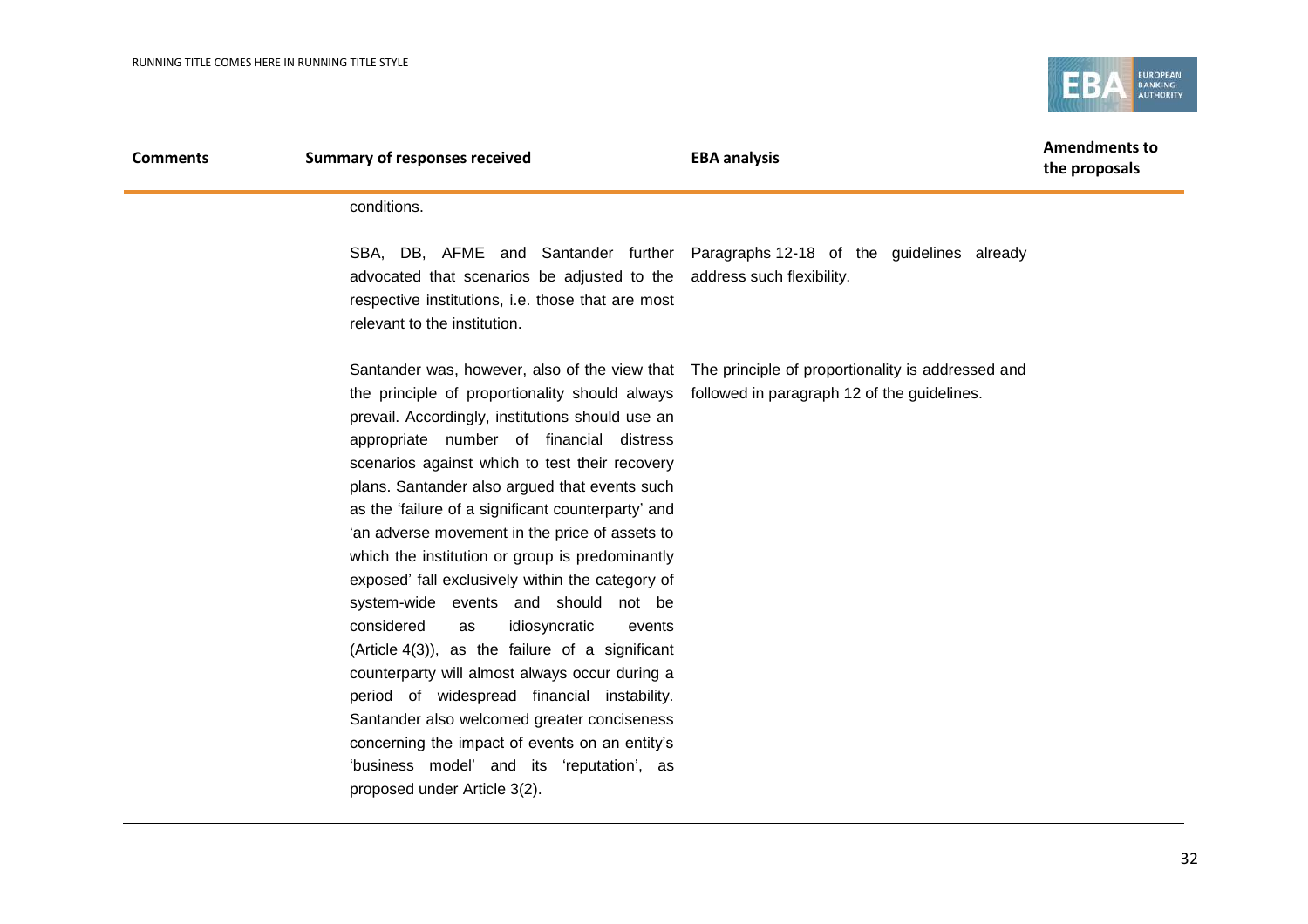

| <b>Comments</b>                                                                     | <b>Summary of responses received</b>                                                                                                                                                                                                                                                                                                                                                                                                                                                             | <b>EBA analysis</b>                                                                                                  | <b>Amendments to</b><br>the proposals |
|-------------------------------------------------------------------------------------|--------------------------------------------------------------------------------------------------------------------------------------------------------------------------------------------------------------------------------------------------------------------------------------------------------------------------------------------------------------------------------------------------------------------------------------------------------------------------------------------------|----------------------------------------------------------------------------------------------------------------------|---------------------------------------|
|                                                                                     | stated that an excessive number of scenarios<br>is likely to be detrimental to the overall benefit<br>of the scenario analysis. However, BBA<br>welcomed the inclusion of a potential failure of<br>significant counterparties in the list of events<br>for scenarios, as this would likely have a very<br>important impact, in particular for smaller<br>banks.                                                                                                                                 | BBA also argued in favour of flexibility and Paragraphs 12-18 of the guidelines already<br>address such flexibility. |                                       |
| Question 8.<br>Do you have any general or<br>specific comments on the<br>draft RTS? | Respondents' views varied on this point. While<br>some had nothing to add to the remarks given<br>in other points (BNPP, UniCredit, EBF, APB),<br>others had a ranging number of comments<br>with different concerns (SBA, Euroclear,<br>AFME, Santander, one of the confidential<br>responses, BBA).                                                                                                                                                                                            | Respondents concerns addressed extensively<br>by flexibility outlined in paragraphs 12 and 18 of<br>the guidelines.  |                                       |
|                                                                                     | SBA and BBA considered the draft RTS too<br>detailed to fit individual institutions, advocating<br>for the need for flexibility to allow institutions to<br>adjust the requirement to fit with existing<br>regulations. AFME echoed this view, stating<br>that too much emphasis is put on scenario<br>testing of recovery plans, whilst the focus<br>should be on a general assessment of the<br>adequacy of the recovery plan to enable the<br>group to recover from a wide range of potential |                                                                                                                      |                                       |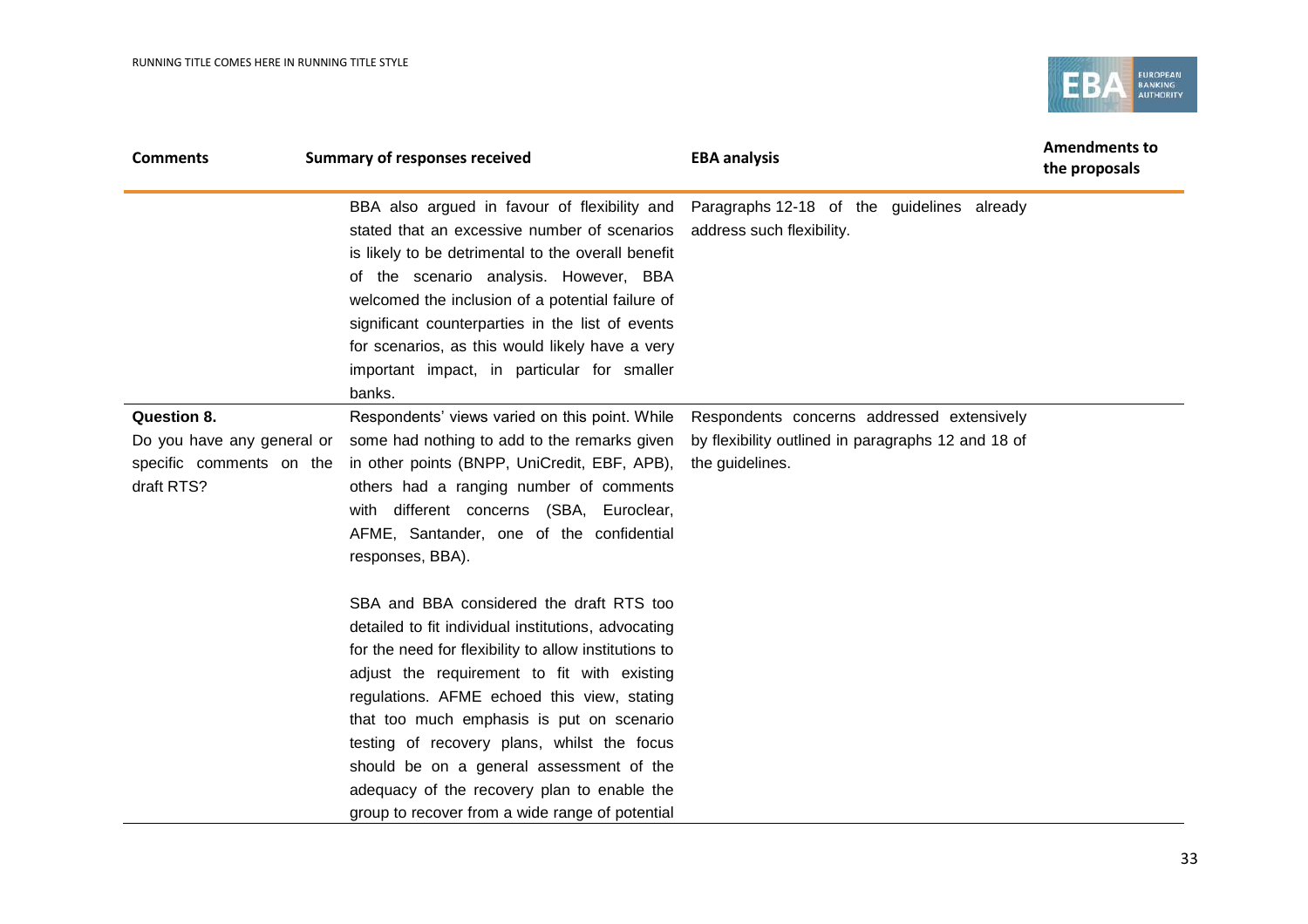

| <b>Comments</b> | <b>Summary of responses received</b>                 | <b>EBA analysis</b>                                                                   | <b>Amendments to</b><br>the proposals |
|-----------------|------------------------------------------------------|---------------------------------------------------------------------------------------|---------------------------------------|
|                 | situations. This line was echoed in one of the       |                                                                                       |                                       |
|                 | confidential responses. AFME also asked for          |                                                                                       |                                       |
|                 | clarification on how to distinguish scenario         |                                                                                       |                                       |
|                 | testing from other stress testing (echoed in the     |                                                                                       |                                       |
|                 | confidential response)<br>and to exclude             |                                                                                       |                                       |
|                 | 'payment and settlement operations' from the         |                                                                                       |                                       |
|                 | assessment requirements for a recovery               |                                                                                       |                                       |
|                 | scenario (an issue more appropriate to the           |                                                                                       |                                       |
|                 | resolution).                                         |                                                                                       |                                       |
|                 | Following their concern on lack of flexibility,      |                                                                                       |                                       |
|                 | BBA suggests amending Articles 4(2) and 4(3)         |                                                                                       |                                       |
|                 | of the draft RTS to read 'In designing               |                                                                                       |                                       |
|                 | scenarios on system-wide events (idiosyncratic       |                                                                                       |                                       |
|                 | events), [] <b>one or more of</b> the following []'. |                                                                                       |                                       |
|                 | Euroclear welcomed future guidance on how            | These concerns are counterproductive to the                                           |                                       |
|                 | precisely to express impacts and the level of        | general principle of allowing flexibility in                                          |                                       |
|                 | detail needed in the description of scenarios.       | developing the scenarios to be used to test the<br>recovery plans.                    |                                       |
|                 | DB's response was positive and general in            |                                                                                       |                                       |
|                 | nature, welcoming the draft RTS approach for         |                                                                                       |                                       |
|                 | setting minimum high-level requirements and          |                                                                                       |                                       |
|                 | avoiding a prescriptive approach.                    |                                                                                       |                                       |
|                 |                                                      | Santander had a number of remarks on this These matters have been addressed by the    |                                       |
|                 |                                                      | point. In summary, Santander encouraged guidelines. More in-depth approaches would go |                                       |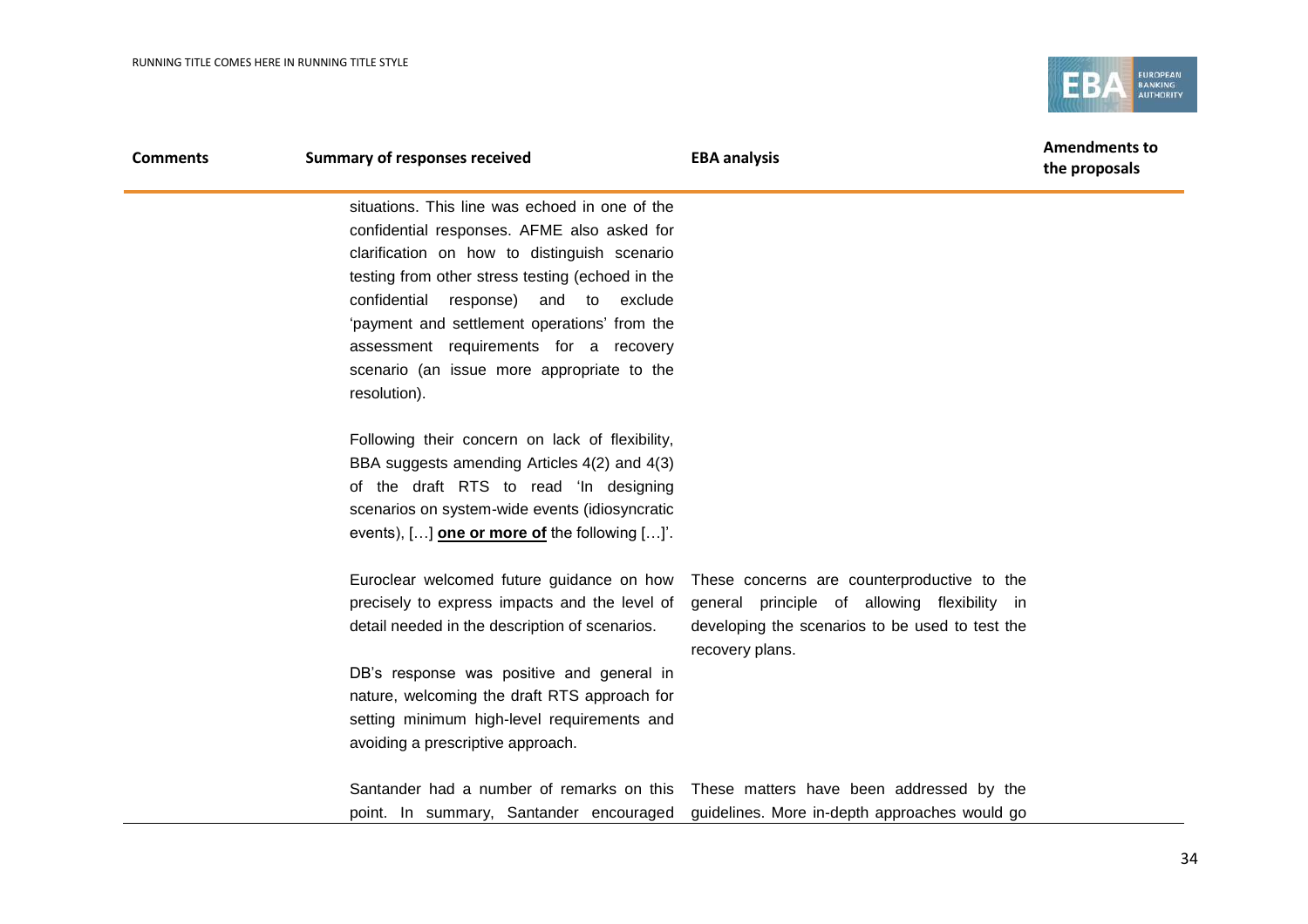

| <b>Comments</b>                                                                             | <b>Summary of responses received</b>                                                                                                                                                                                                                                                                                                                                                                                                                                                                                                                                   | <b>EBA analysis</b>                            | <b>Amendments to</b><br>the proposals |
|---------------------------------------------------------------------------------------------|------------------------------------------------------------------------------------------------------------------------------------------------------------------------------------------------------------------------------------------------------------------------------------------------------------------------------------------------------------------------------------------------------------------------------------------------------------------------------------------------------------------------------------------------------------------------|------------------------------------------------|---------------------------------------|
|                                                                                             | guidelines<br>developing<br>covering<br>the<br>coordination of the design and the content of<br>scenarios and those envisaged in other<br>documents to provide a minimum degree of<br>harmonisation.<br>Accordingly,<br>Santander<br>believes that the draft RTS remain largely<br>open-ended regarding the baseline structure of<br>scenarios.                                                                                                                                                                                                                        | beyond the mandate tasked by the Level 1 text. |                                       |
| <b>Question 9.</b><br>Are the<br>definitions<br>terminology used in the draft<br>RTS clear? | Most of the respondents considered the<br>definitions and terminology to be clear (BBA,<br>and<br>Euroclear, UniCredit), whilst others considered<br>them to be clear subject to certain clarifications<br>(SBA, EBF, DB, APB, BNPP, Santander, one<br>of the confidential responses).                                                                                                                                                                                                                                                                                 |                                                |                                       |
|                                                                                             | SBA, EBF and AFME highlighted the<br>importance of aligning terms used in the<br>European context with the global definitions, in<br>particular with those of the FSB. Santander<br>further<br>welcomed<br>guidance<br>the<br>on<br>development of 'mixed scenarios' consisting of<br>both system-wide and idiosyncratic events<br>which would occur 'simultaneously and<br>interactively'. AFME asked for clarification of<br>the definitions of 'system-wide event' and<br>'financial distress'. The respondent was<br>moreover of the view that each firm should be |                                                |                                       |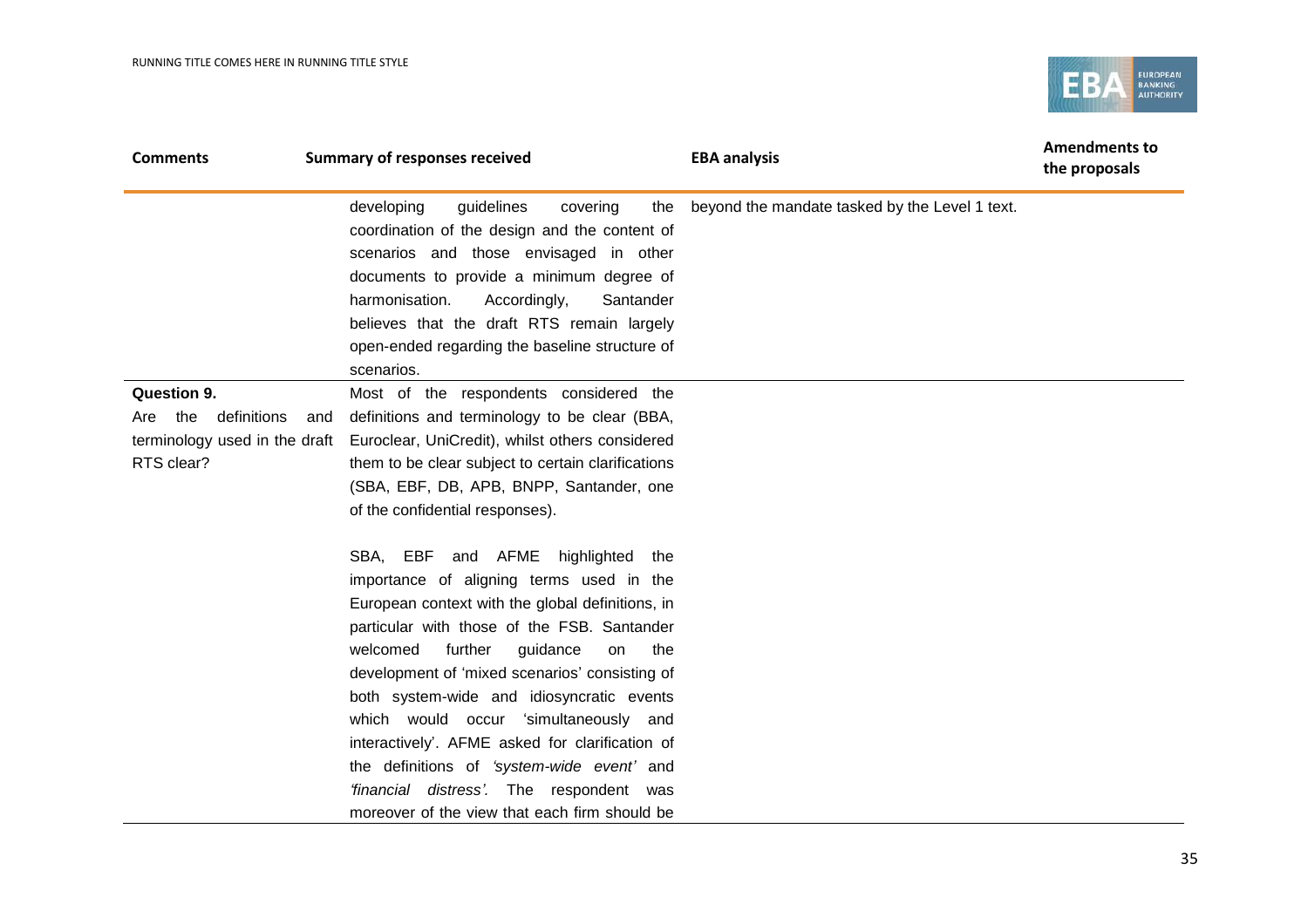

| <b>Comments</b>                                                                                                                                                                           | <b>Summary of responses received</b>                                                                                                                                                                                                                                                                                                                                  | <b>EBA analysis</b>                                                                                                                                                                                                                                                                                       | <b>Amendments to</b><br>the proposals |
|-------------------------------------------------------------------------------------------------------------------------------------------------------------------------------------------|-----------------------------------------------------------------------------------------------------------------------------------------------------------------------------------------------------------------------------------------------------------------------------------------------------------------------------------------------------------------------|-----------------------------------------------------------------------------------------------------------------------------------------------------------------------------------------------------------------------------------------------------------------------------------------------------------|---------------------------------------|
|                                                                                                                                                                                           | able to determine the level of detail and type of<br>information<br>included<br>the<br>in<br>impact<br>assessments. DB was concerned at the lack of<br>alignment with the EBA's January 2013<br>recommendation on recovery plans and the<br>blurring of 'hard' triggers (changes in capital,<br>liquidity) with the qualitative factors (early<br>warning indicators. |                                                                                                                                                                                                                                                                                                           |                                       |
|                                                                                                                                                                                           | clarification of the definition of 'failure'<br>(Article 3(1)(b)), suggesting 'below regulatory<br>minimum capital'/'lack of liquidity'/'need to<br>resort to emergency backstops'.                                                                                                                                                                                   | Some respondents (EBF, APB) asked for To be addressed in the guidelines under 'failing<br>or likely to fail'.                                                                                                                                                                                             |                                       |
|                                                                                                                                                                                           | One of the confidential respondents expressed<br>the need to clarify the relationship between the<br>draft RTS tests and other stress tests.                                                                                                                                                                                                                          | The guidelines allows for flexibility to develop<br>scenarios that are based on events that are<br>most relevant to the institution or group. This<br>flexibility should be sufficient to address these<br>concerns. It is also worth bearing in mind that<br>not all tests serve the exact same purpose. |                                       |
| <b>Question 10.</b><br>Do you agree that, for an<br>institution,<br>the<br>costs of<br>developing financial distress<br>scenarios to test a recovery<br>likely<br>to<br>be<br>plan<br>are | Respondents' views varied on this question.<br>While some of them agreed with the analysis<br>in general (DB, Santander, AFME), others<br>were of the view that the costs of developing<br>scenarios are not necessary proportional to the<br>institution's size as all institutions need to carry                                                                    | No clear results can be drawn from the replies,<br>as the range of replies (costs of developing<br>financial distress scenarios to test a recovery<br>plan) broadly covered the spectrum.                                                                                                                 |                                       |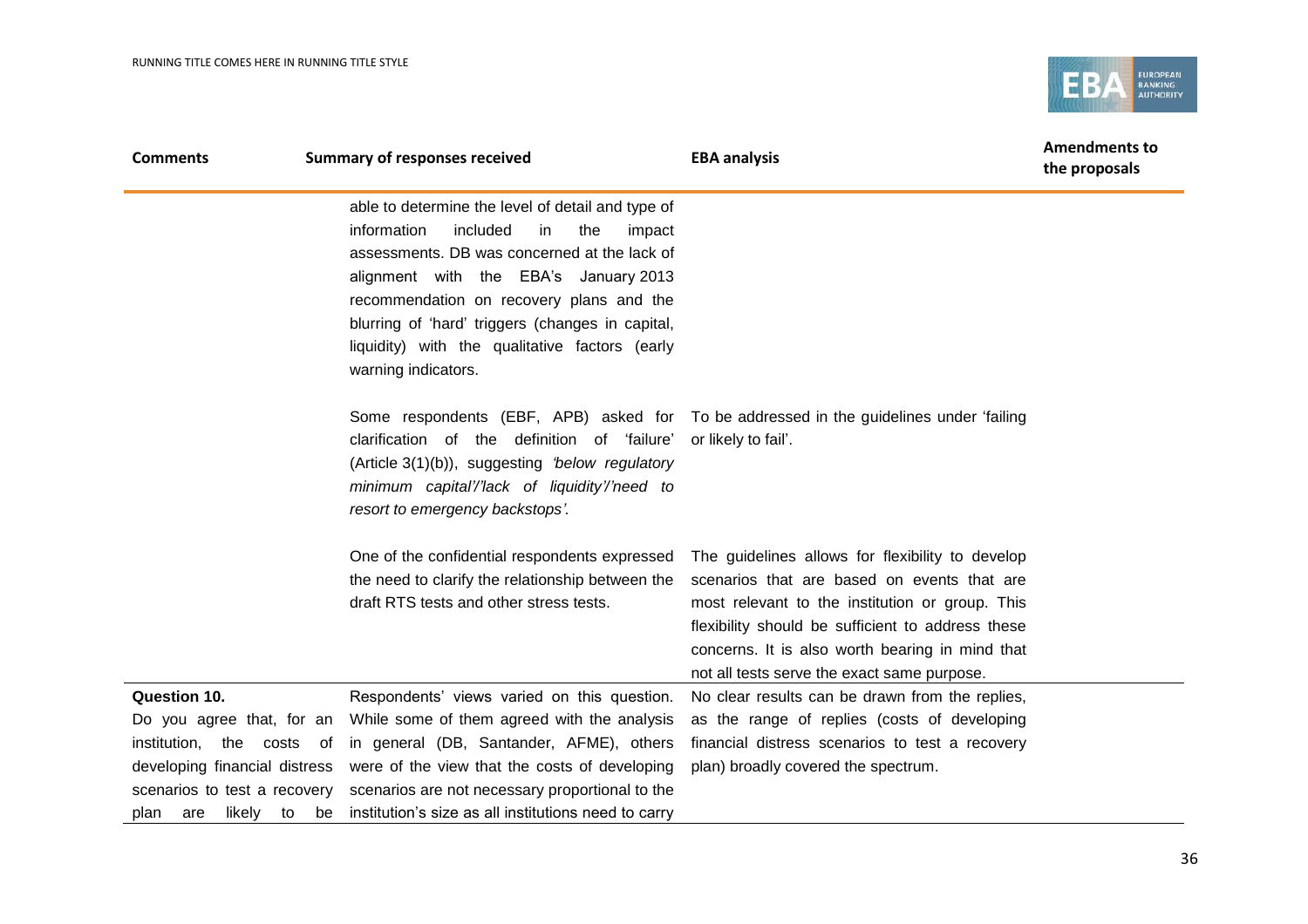Î.



| <b>Comments</b>    | <b>Summary of responses received</b>                                        | <b>EBA analysis</b> | <b>Amendments to</b><br>the proposals |
|--------------------|-----------------------------------------------------------------------------|---------------------|---------------------------------------|
| proportional<br>to | the out certain minimum work (one of the                                    |                     |                                       |
|                    | size/complexity of the firm confidential responses) or that small-to-       |                     |                                       |
|                    | and so of the costs its failure medium size groups may be particularly      |                     |                                       |
|                    | may create? If not, could you impacted on a relative basis (APB, BBA, EBF). |                     |                                       |
| explain why?       |                                                                             |                     |                                       |
|                    | DB added that the costs of conducting the                                   |                     |                                       |
|                    | tests will vary according to the bank's size and                            |                     |                                       |
|                    | complexity of its activities but the cost of                                |                     |                                       |
|                    | developing scenarios should not, as the level                               |                     |                                       |
|                    | of detail required to conduct a robust test                                 |                     |                                       |
|                    | should be consistent. Costs of developing new                               |                     |                                       |

scenarios will be additional, but costs will be less for systemic scenarios than idiosyncratic ones. Furthermore, costs of developing scenarios escalate if multiple jurisdictions/legal entities are involved.

Santander stated that the costs of developing financial distress scenarios are likely to be proportional to the complexity of the firm but not to its size.

BNPP was of the view that scenarios should not be developed in such detail that these were to have significant additional costs, regardless of the size of the institution.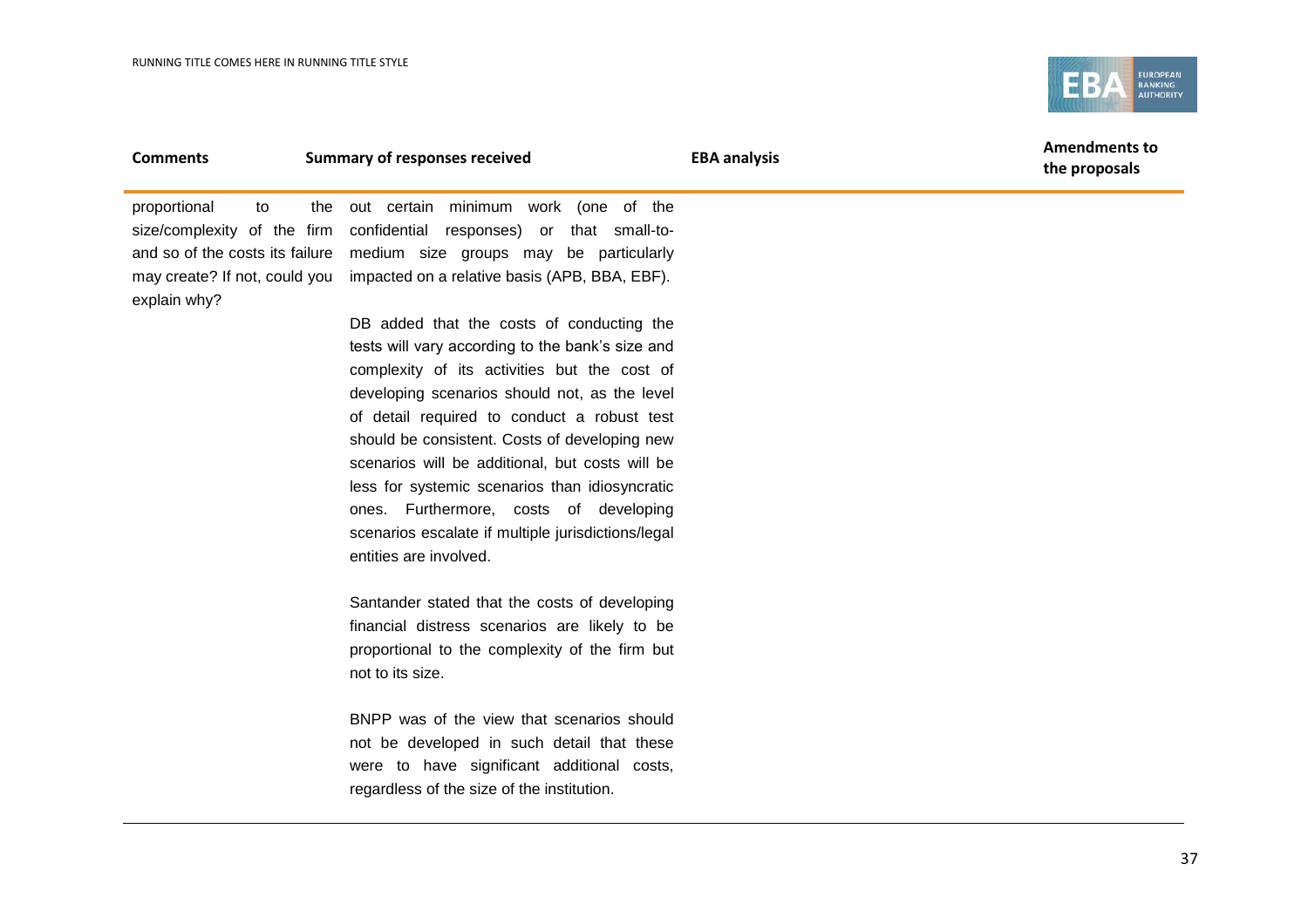

| <b>Comments</b>                | <b>Summary of responses received</b>                   | <b>EBA analysis</b> | <b>Amendments to</b><br>the proposals |
|--------------------------------|--------------------------------------------------------|---------------------|---------------------------------------|
|                                | UniCredit's approach was positive overall,             |                     |                                       |
|                                | commenting that compliance costs of testing            |                     |                                       |
|                                | recovery actions are offset by the additional          |                     |                                       |
|                                | degree of transparency and clarity the group is        |                     |                                       |
|                                | able to reach through the group recovery plan.         |                     |                                       |
| Question 11.                   | BBA, UniCredit, DB and one of the confidential         |                     |                                       |
| with our<br>Do you agree       | responses agreed with the analysis. Two of the         |                     |                                       |
| analysis of the impact of the  | respondents had further remarks.                       |                     |                                       |
| proposals<br>in.               | this                                                   |                     |                                       |
| Consultation Paper? If not,    | DB's agreement concerned only group-level              |                     |                                       |
| provide<br><b>VOU</b><br>can   | plans. In their view, costs involved with banks<br>any |                     |                                       |
| evidence or data that would    | being required to replicate recovery plans for         |                     |                                       |
| explain why you disagree or    | all individual institutions within the group are       |                     |                                       |
| might further inform our       | not estimated. DB is of the view that additional       |                     |                                       |
| analysis of the likely impacts | local plans will incur significant additional costs    |                     |                                       |
| of the proposals?              | with little additional benefit.                        |                     |                                       |
|                                | One of the confidential respondents added that         |                     |                                       |
|                                | increasing the number of specific scenarios is         |                     |                                       |
|                                | likely to bring excessive additional costs.            |                     |                                       |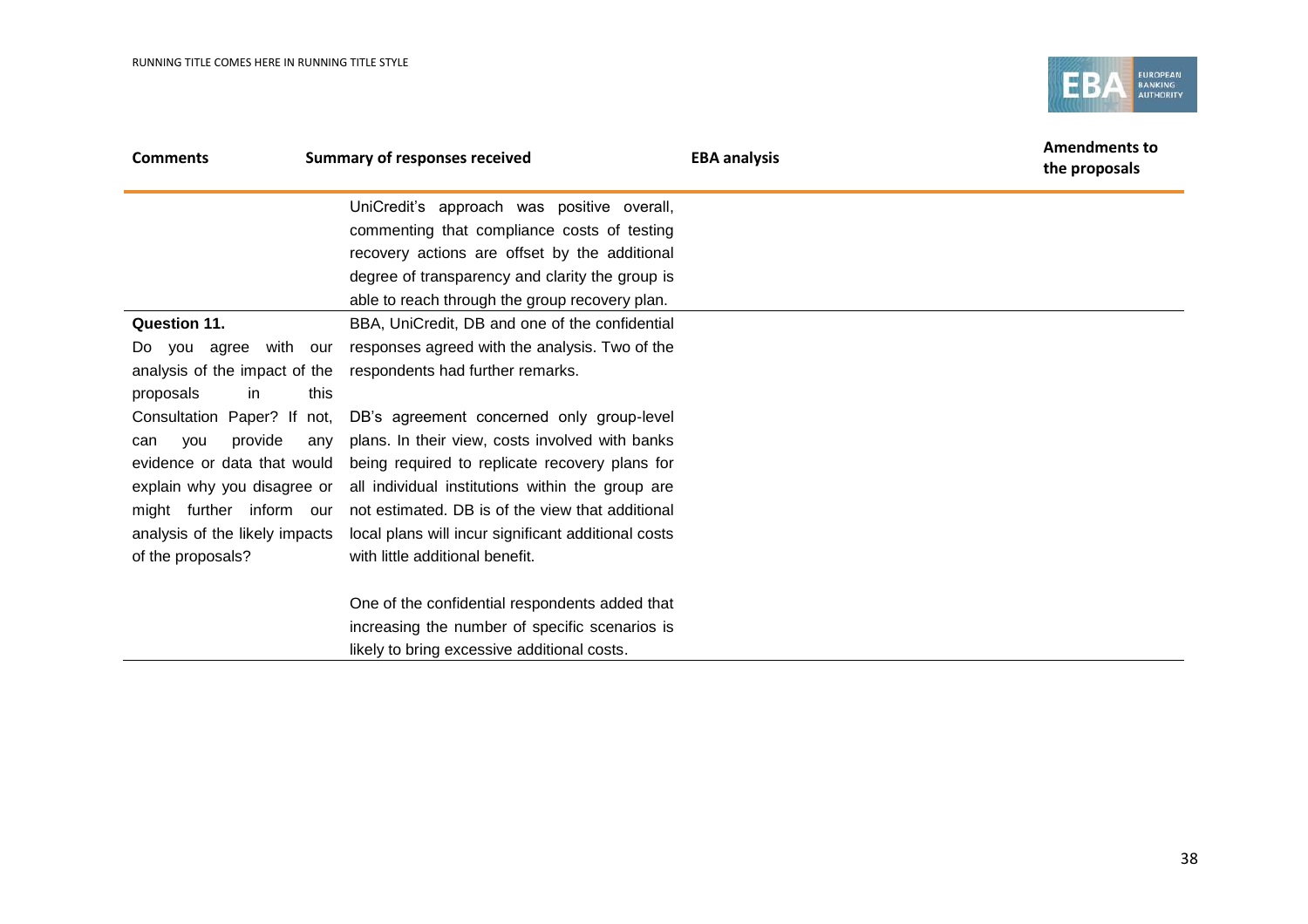

Responses received in public consultations (public) for the draft RTS on specifying the range of scenarios to be used in recovery plans.

- 1. Association for Financial Markets in Europe (AFME)
- 2. BNP Paribas (BNPP)
- 3. British Bankers' Association (BBA)
- 4. Building Societies Association (BSA)
- 5. Deutsche Bank (DB)
- 6. Euroclear
- 7. European Banking Federation (EBF)
- 8. European Federation of Building Societies (EFBS)
- 9. French Banking Federation (FBF)
- 10. Nationwide Building Society (Nationwide)
- 11. Portuguese Banking Association (APB)
- 12. Santander
- 13. Swedish Bankers' Association (SBA)
- 14. UniCredit

In addition, two confidential responses were submitted.